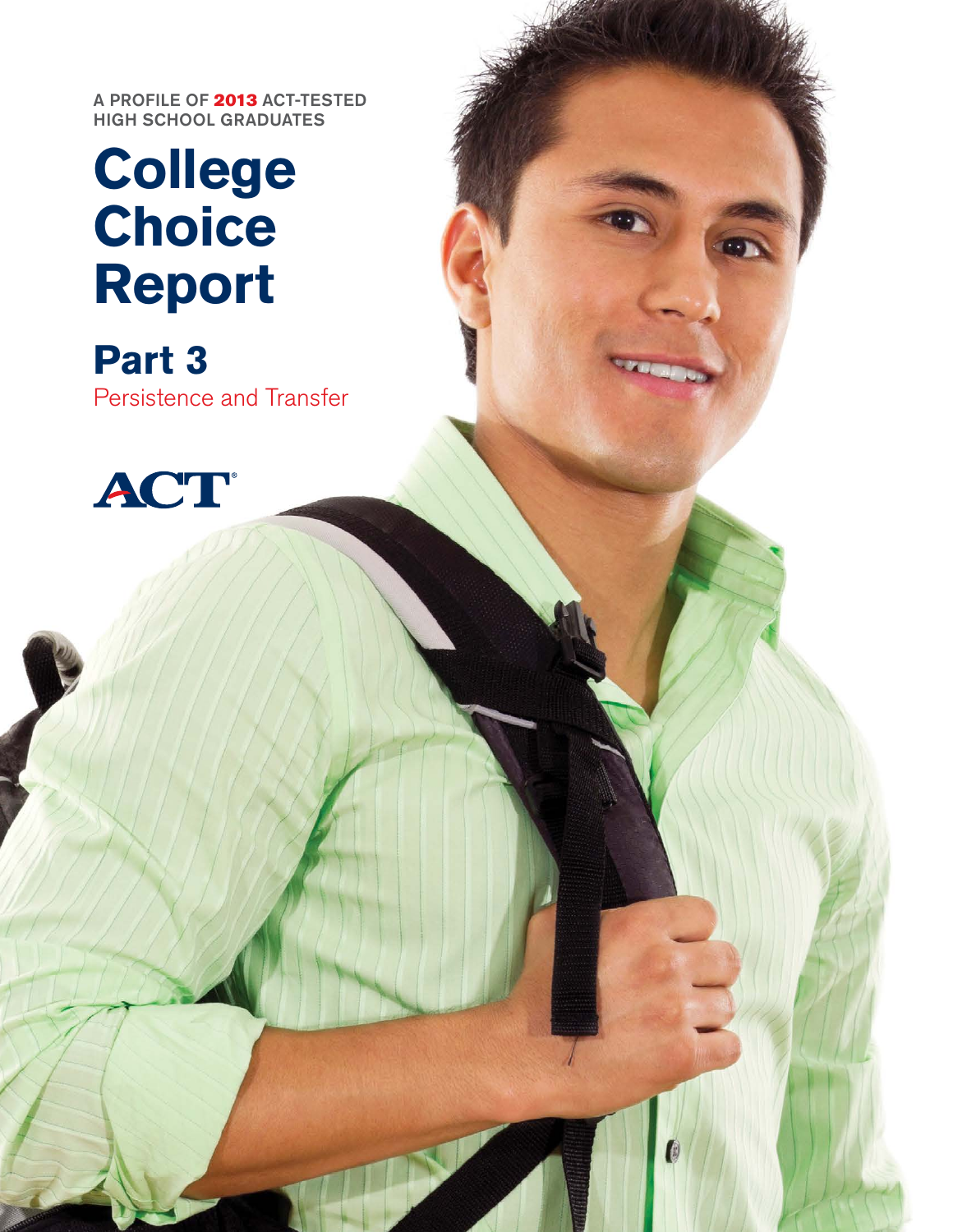ACT is an independent, nonprofit organization that provides assessment, research, information, and program management services in the broad areas of education and workforce development. Each year, we serve millions of people in high schools, colleges, professional associations, businesses, and government agencies, nationally and internationally. Though designed to meet a wide array of needs, all ACT programs and services have one guiding purpose—helping people achieve education and workplace success.

### A copy of this report can be found at **[www.act.org/collegechoice](http://www.act.org/collegechoice)**



The *College Choice Report* is an annual report series that follows an ACT-tested high school graduating class from high school through the second year of college. It focuses on an alternating set of student characteristics, preferences, and college search behaviors to assist enrollment managers, admissions personnel, and other college administrators with student recruitment, enrollment, and persistence.

This *College Choice Report* is part of a report cycle that focuses on a particular ACT-tested high school graduating class. Other reports in this cycle are *The Condition of College & Career Readiness*, which highlights the academic readiness of high school graduates to enter college or career training, and *The Reality of College Readiness*, which highlights the relationships among readiness, college enrollment, and retention.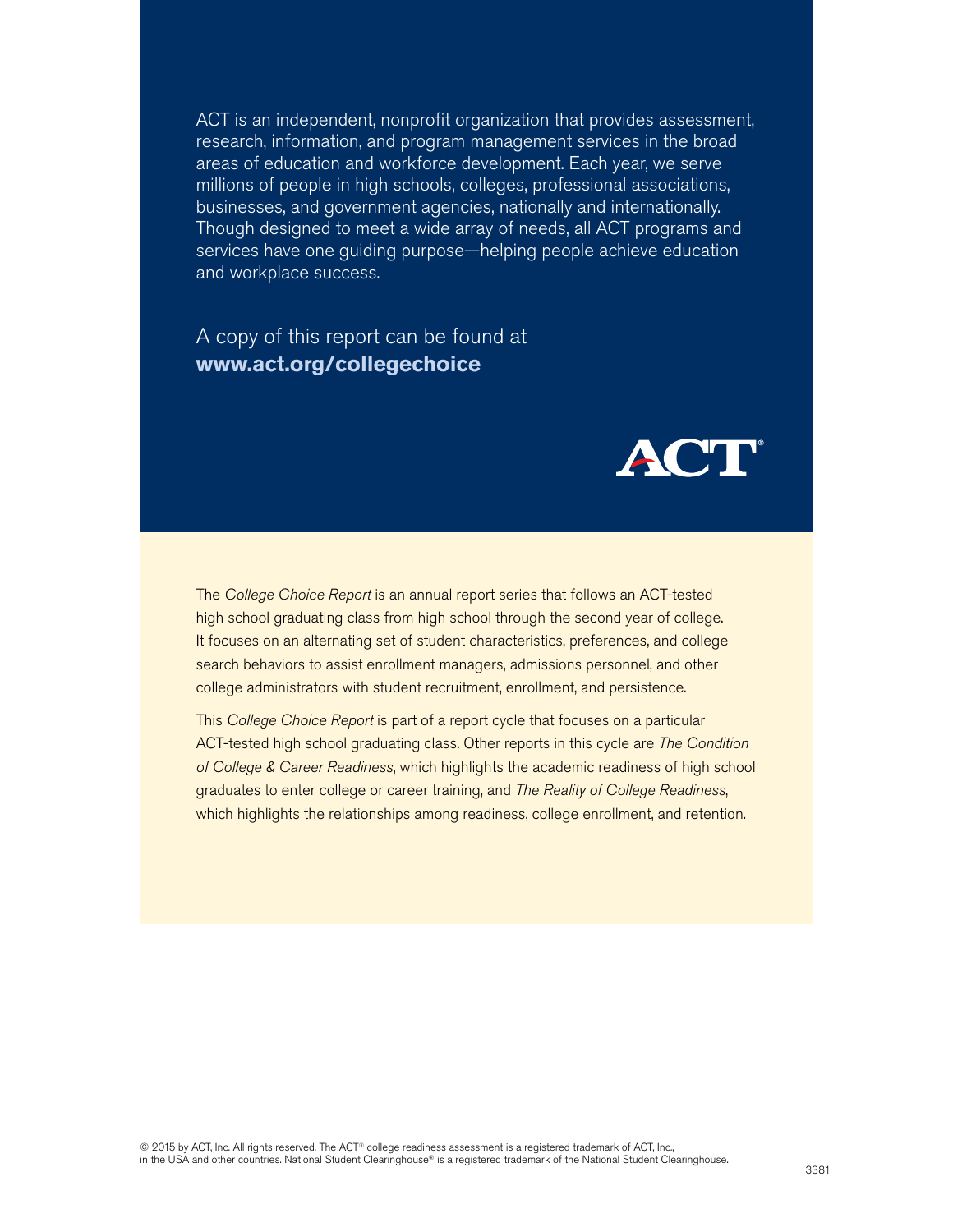# **College Choice Report: Persistence and Transfer**

This *College Choice Report* series follows the ACT-tested high school graduating class of 2013, focusing on students' selection of a college major or program of study. This is an important topic for enrollment managers and admissions officers to consider, as students' choices of major have a number of implications for postsecondary institutions. For example, colleges can use information about students' choices of planned major in both anticipating the demand for and reallocating the supply of seats within and across individual programs of study at an institution. Colleges can also use information about students' choices of planned major to help them find programs of study that are a good fit with their interests, which in turn may help to increase student persistence rates and decrease the overall time to degree.

Part 1 of this series, *Preferences and Prospects* (released November 2013), covers such topics as students' choice of planned major, certainty of planned major choice, request for assistance with educational and occupational plans, Interest-Major Fit, best-fitting major, and selection of major as the most important factor in choosing a college.

Part 2 of this series, *Enrollment Patterns* (released July 2014), focuses on the college enrollment of these ACT-tested high school graduates and addresses topics such as the consistency of college major choice between ACT® college readiness assessment registration and the first year of college and changes to Interest-Major Fit among students who declared majors outside of their planned major areas.

Part 3 of this series, *Persistence and Transfer* (released April 2015) focuses on consistency of college major choice between ACT registration and the second year of college and student persistence within majors between the first and second year of college.

### *Key Findings from Part 3*

The following key findings are summarized in this report:

• Many college students declare a major that is consistent with their reported plans on the ACT.

- Achievement, certainty, and fit are important indicators of consistency between planned and declared major.
- Student flow from planned to declared major areas results in big gains and losses for some areas of study.
- Most students persist within the same major area between the first and second year of college.

### *How to Use This Report*

More than half (54%) of the graduating class of 2013 took the ACT during high school. Whether you are searching for prospective students locally or in other parts of the country, a better understanding of the preferences and college choice behaviors of ACT-tested students can improve your marketing and recruitment strategies. The information presented in this report (and in the accompanying online charts and maps) can provide insights and inform discussions on your campus about the desired characteristics and locations of prospective students and your strategies for recruiting them. For colleges that participate in the ACT Educational Opportunity Service (EOS), this information can help you to establish or refine your selection criteria to create more efficient student searches. Over time, the report can also help you gauge the effectiveness of your search, marketing, and recruitment strategies.

### *Sources*

Student information provided in this report—such as students' background characteristics, ACT scores, planned major, and participation in EOS—is collected when students register for and take the ACT. College enrollment during fall 2013 and fall 2014 is determined by matching the test records of the ACT-tested graduating class of 2013 with enrollment records that colleges provide to the National Student Clearinghouse®. Data from the National Student Clearinghouse account for 95% of all enrollments in Title IV, degree-granting institutions in the nation.

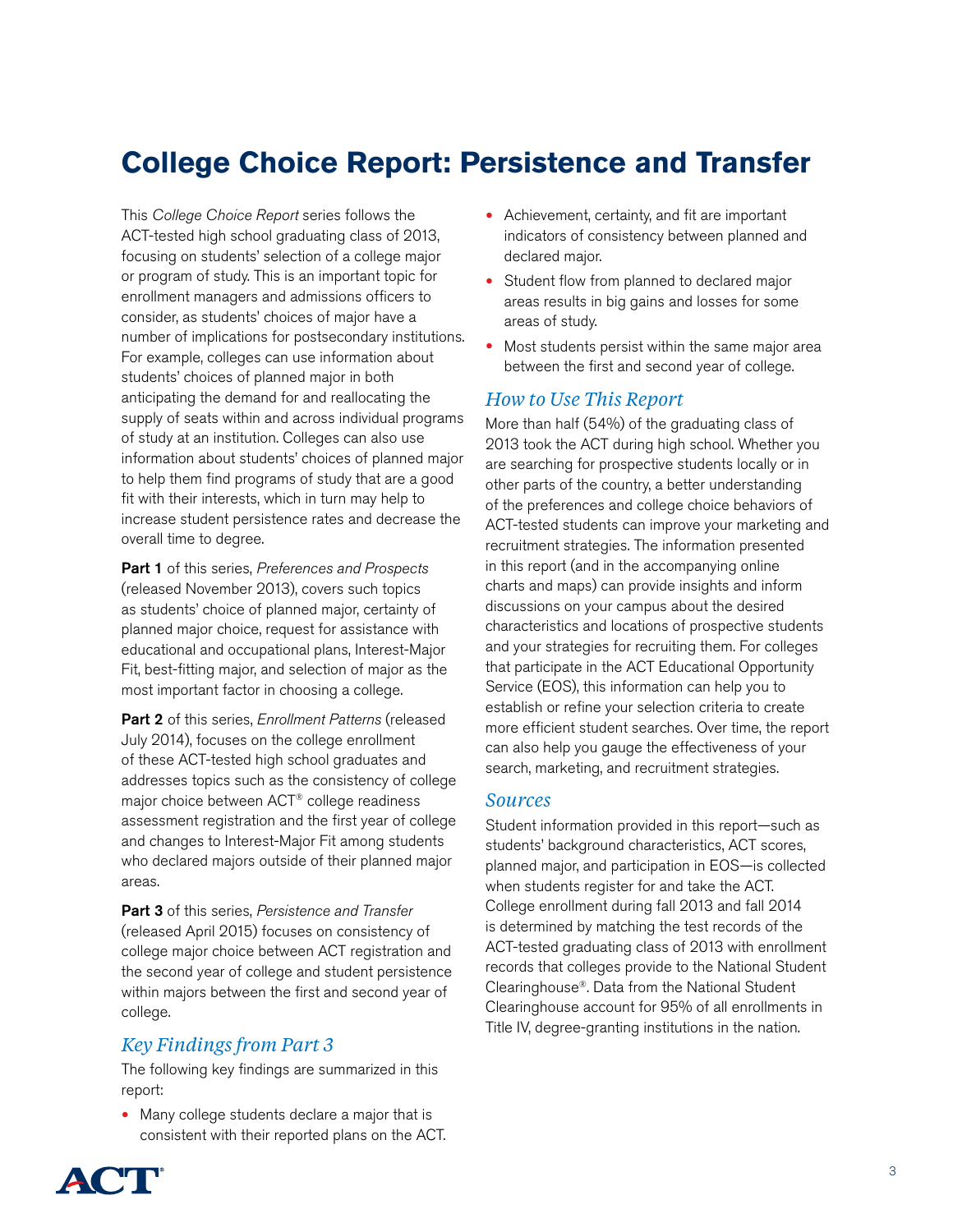# **Key Findings**

### Many College Students Declare a Major that Is Consistent with Their Reported Plans on the ACT

Roughly half (49%) of all second-year college students from the high school graduating class of 2013 declared a major in the same area as the major that they had planned to enter when they registered for the ACT. This finding is similar to that among ACT-tested first-year college students, as shown in *Part 2* of this report series.

### *Planned-Declared Major Consistency Differs by Planned Major Area*

The consistency between college students' planned and declared major area differs by the broad area in which they had selected a planned major (see Figure 1). At one extreme, roughly six out of 10 students (63%) who planned to major in the area of Business actually declared a major in this area by their second year of college. In only four other planned major areas— Engineering; Repair, Production, and Construction; Health Sciences and Technologies; and Arts: Visual and Performing—had 50% of second-year college students or more declared a major that was consistent with their plans. At the other extreme, roughly one-third of students or fewer declared a major that was consistent with their plans in five planned major areas: Philosophy, Religion, and Theology (31%); Architecture (22%); Engineering Technology and Drafting (14%); Area, Ethnic, and Multidisciplinary Studies (8%); and Health Administration and Assisting (5%).

#### Figure 1. Planned-Declared Major Consistency Rate by Planned Major Area



### *Planned-Declared Major Consistency Differs by College Level*

The rate at which second-year students declared a major that is consistent with their plans also differs by college level. Only 41% of two-year college students declared a major that was consistent with their plans, as compared to 50% of four-year college students. This is due in

Half of all college students declare a major that is consistent with their precollege plans.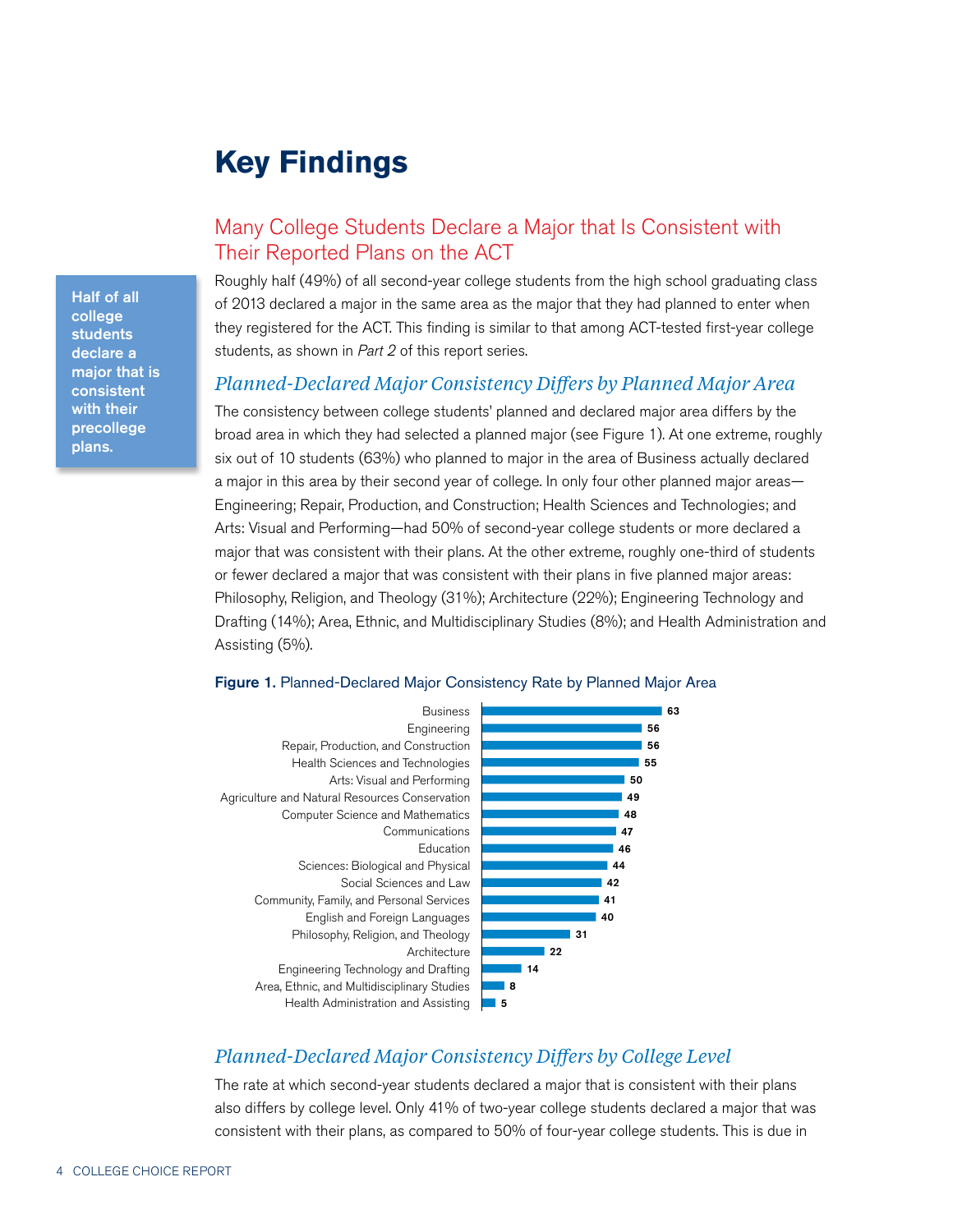part to there being fewer degree program offerings at two-year colleges compared to fouryear colleges. There were some planned major areas, however, in which the planned-declared major consistency rate among two-year college students was relatively higher than the rate among their four-year college peers (See Table 1). For example, two-year college students were more than four times as likely as four-year college students to have declared a major that was located in their planned major area of Health Administration and Assisting; and they were more than twice as likely to have declared a major that was located in their planned major area of Engineering Technology and Drafting. On the contrary, four-year college students were 17 times as likely as two-year college students to have declared a major that was located in their planned major area of Philosophy, Religion, and Theology; and they were more than four times as likely to have declared a major that was located in their planned major area of Architecture.

| Table 1. Planned Major Areas with Largest Discrepancies in Planned-Declared Major |  |
|-----------------------------------------------------------------------------------|--|
| <b>Consistency Rates by College Level</b>                                         |  |

| <b>Major Area</b>                          | 2-Year | 4-Year |
|--------------------------------------------|--------|--------|
| <b>Favoring 2-Year Colleges</b>            |        |        |
| <b>Health Administration and Assisting</b> | 13%    | 3%     |
| <b>Engineering Technology and Drafting</b> | 26%    | 10%    |
| <b>Favoring 4-Year Colleges</b>            |        |        |
| Philosophy, Religion, and Theology         | 2%     | 34%    |
| Architecture                               | 6%     | 25%    |

### *Planned-Declared Major Consistency Differs by Gender*

Although the overall planned-declared major consistency rate is the same for females and males (at 49%), this overall rate masks some important gender differences in consistency rates within specific planned major areas (see Table 2). At one end of the spectrum, females were twice as likely as males to have declared a major that was located in their planned major area of Health Administration and Assisting. They were also far more likely than males to have declared a major that was located in their planned major area of Education. At the other end of the spectrum, males were nearly twice as likely as females to have declared a major that was located in their planned major area of Philosophy, Religion, and Theology and in their planned major area of Engineering Technology and Drafting.

### Table 2. Planned Major Areas with Largest Discrepancies in Planned-Declared Major Consistency Rates by Gender

| <b>Major Area</b>                          | <b>Female</b> | Male |
|--------------------------------------------|---------------|------|
| <b>Favoring Females</b>                    |               |      |
| <b>Health Administration and Assisting</b> | 6%            | 3%   |
| <b>Education</b>                           | 50%           | 30%  |
| <b>Favoring Males</b>                      |               |      |
| Philosophy, Religion, and Theology         | 21%           | 38%  |
| Engineering Technology and Drafting        | 8%            | 15%  |

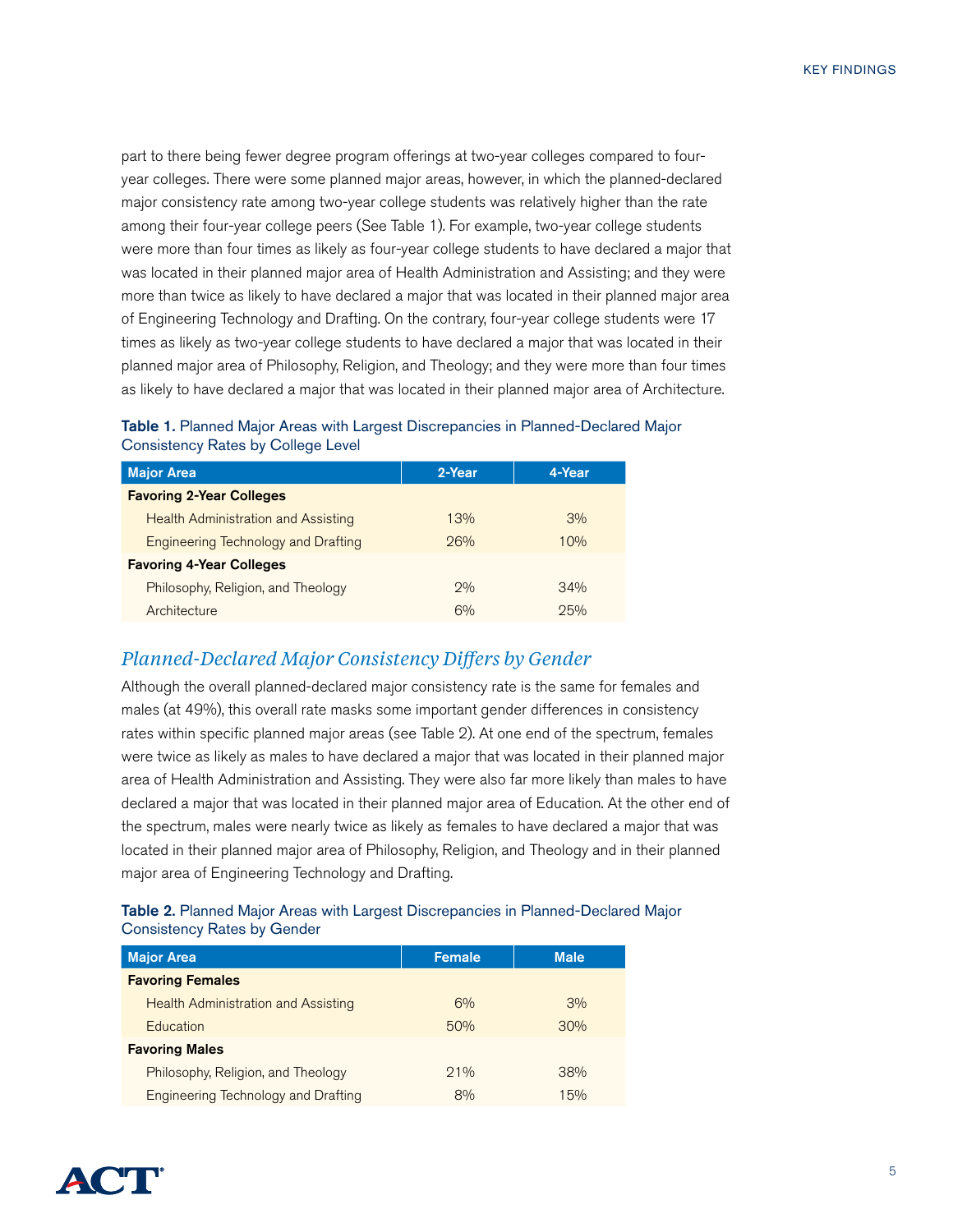### Achievement, Certainty, and Fit Are Important Indicators of Planned-Declared Major Consistency *Why Academic Achievement Matters*

In general, second-year college students with higher academic achievement are more likely than their peers with lower academic achievement to have declared a college major that is consistent with their plans. Figure 2 illustrates the strong positive relationship between students' ACT Composite score and their planned-declared major consistency rate. Roughly three out of five students with an ACT Composite score in the range of 33 to 36 declared a major that was located in their planned major area, compared with only two out of five students in the score range of one to 15 who declared a major that was consistent with their plans.





This positive relationship between students' ACT Composite score and the consistency between their planned and declared major holds within most, but not all, planned major areas. Specifically, students with higher academic achievement are *less* likely than their lowerachieving peers to have declared a college major that is located in their planned major areas of Community, Family, and Personal Services; Engineering Technology and Drafting; Health Administration and Assisting; and Repair, Production, and Construction.

### *Why Planned Major Certainty Matters*

When students select a planned major during the ACT registration process, they can also indicate the extent to which they are certain of their choice (i.e., very sure, fairly sure, or not sure). Thirty-eight percent of second-year college students who reported the certainty of their planned college major on the ACT were very sure of their choice; 46% were fairly sure of their choice, and 16% were not sure of their choice.

College students who reported a greater level of certainty regarding their choice of planned major were more likely than those who were less certain to have declared a major by the second year of college that was consistent with their plans. There is an 18 percentage-point difference in the share of students who declared a major within their planned major area

Only two out of five students who were not sure of their planned major end up declaring a major that aligns with their precollege plans.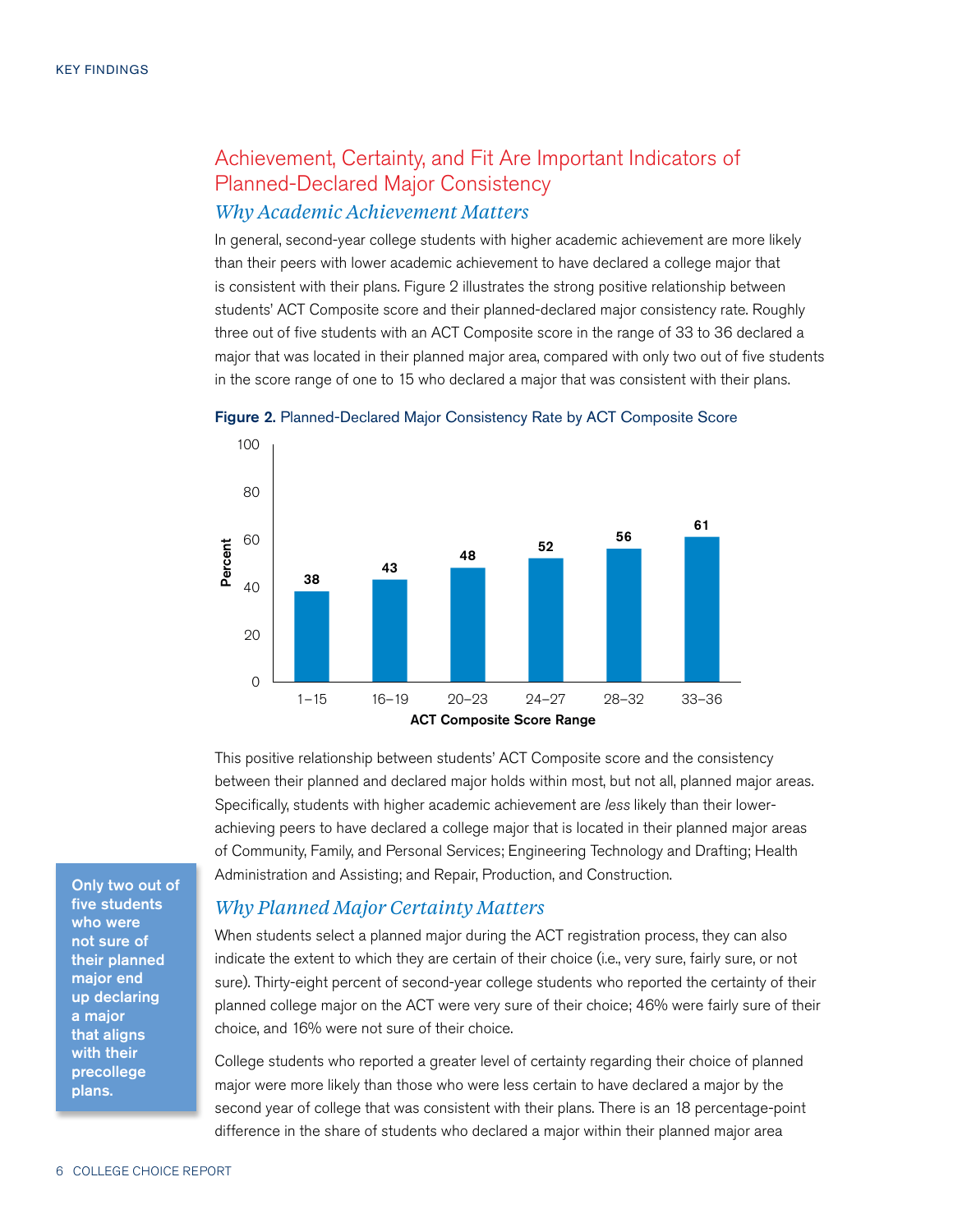Key Findings

between students who were very sure of the planned major and those who were not sure of their choice. Specifically, 56% of students who were very sure of their planned major declared a major that was located in their planned major area, compared to only 47% of students who were fairly sure of their planned major and 38% of students who were not sure of their planned major. This positive relationship between the level of certainty of students' planned major and the rate at which their declared major was consistent with their plans was similar across all planned major areas.

### *Why Interest-Major Fit Matters*

The Interest-Major Fit index measures the strength of the relationship between the student's profile of ACT Interest Inventory scores and the profile of interests of students in a given major. Thirty-nine percent of second-year college students who selected a planned major during ACT registration chose a major that is a good fit with their interests, as measured by the ACT Interest Inventory; another 32% selected a planned major that had a moderate fit with their interests, whereas 29% chose a planned major that had a poor fit with their interests.

As with the self-reported measure of students' certainty of their planned major choice, the extent to which students' choice of planned major aligns with their measured interests is a good predictor of whether they will follow through on their plans during college. There is a 14 percentage-point difference in the share of students who followed through on their plans and declared a major within their planned major area between students who had a good Interest-Major Fit and those with a poor Interest-Major Fit for their planned major choice. Specifically, 55% of students who had a good Interest-Major Fit for their planned major had declared a major that was consistent with their plans, compared to 48% of students with a moderate Interest-Major Fit for their planned major and only 41% of students with a poor Interest-Major Fit for their planned major. This same positive relationship holds across all planned major areas but two: Community, Family, and Personal Services; and Health Administration and Assisting. Within these two major areas, there is no relationship between Interest-Major Fit and planned-declared major consistency.

### *When Achievement, Certainty, and Fit Are Combined*

When examined separately, second-year college students with higher ACT Composite scores, greater certainty about their choice of planned major and better Interest-Major Fit were more likely than their peers to declare a major that is located in their planned major area. When examined together, it becomes clearer how these three indicators operate relatively independently and additively to predict planned-declared major consistency in the second year of college. As seen in Figure 3, within each combination of ACT Composite score range and level of Interest-Major Fit, the planned-declared major consistency rate increases with greater levels of planned major certainty. Similarly, within each combination of ACT Composite score range and level of planned major certainty, the planned-declared major consistency rate increases with improvement in students' Interest-Major Fit. Finally, within each combination of level of Interest-Major Fit and level of planned major certainty, the planned-declared major consistency rate increases with students' ACT Composite score range.

Only two out of five students with a poor fit between their planned major and their measured interests end up declaring a major that aligns with their precollege plans.

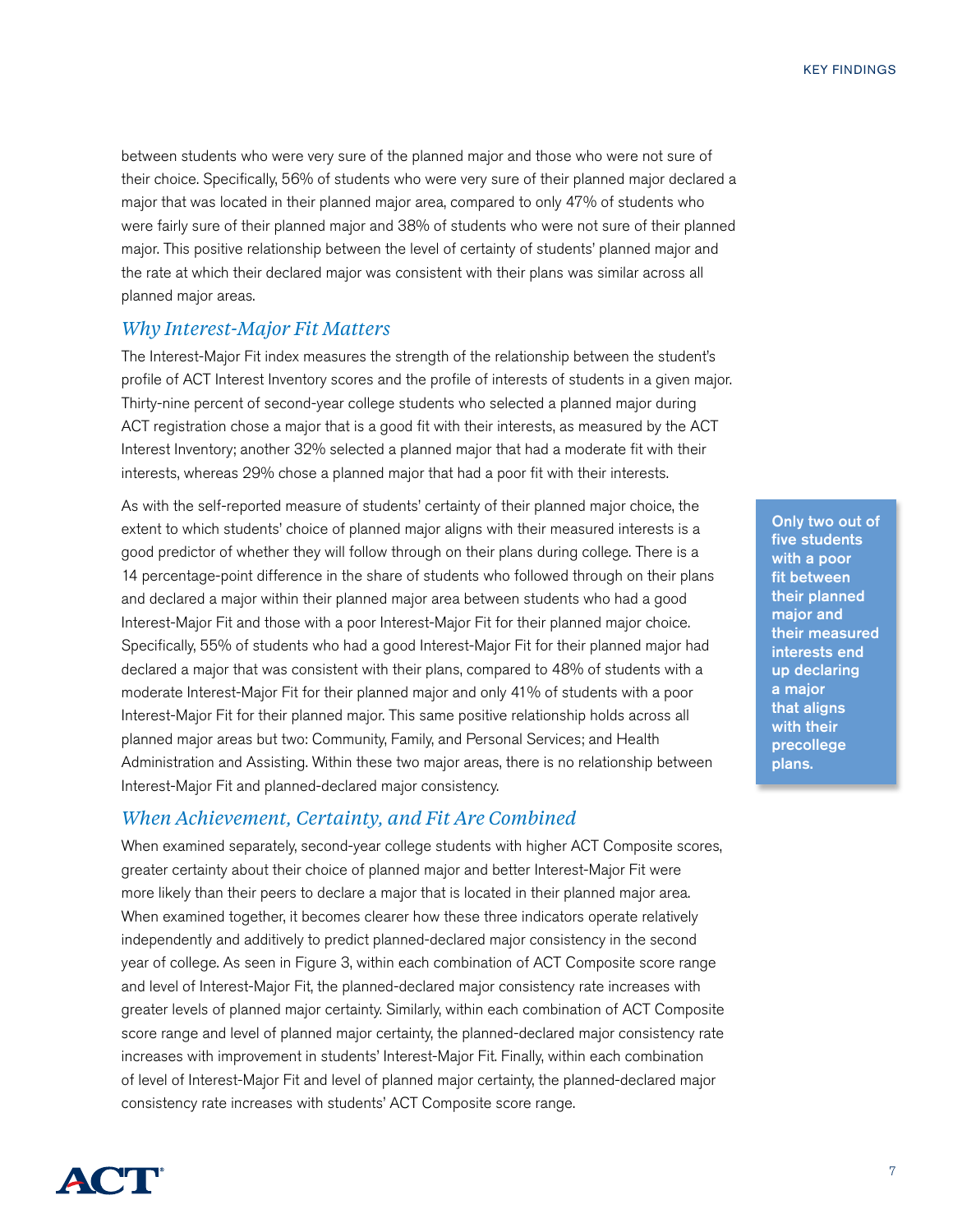

Figure 3. Planned-Declared Major Consistency Rate by ACT Composite Score, Certainty of Planned Major Choice, and Level of Interest-Major Fit

Consider the following example taken from Figure 3. At one extreme, among those secondyear college students in the lowest ACT Composite score range (1–15) who were not sure of their planned major and who selected a planned major that had a poor fit with their measured interests, only two out of 10 (21%) students declared a major in their planned major area. At the other extreme, among those students in the highest ACT Composite score range (33–36) who were very sure of their planned major choice and who selected a planned major that had a good fit with their measured interests, seven out of 10 (70%) students declared a major in their planned major area.

### Student Flow from Planned to Declared Major Areas Results in Big Gains and Losses for Some Areas of Study *Major Areas with a Net Loss*

About six (5.8) second-year college students left their planned major area of Architecture to declare a major in another area for every student who left another planned major area to declare a major in Architecture. Among those students who left this planned major area, the top recipients were major areas such as Engineering (21%); Business (20%); and Arts: Visual and Performing (11%).

For every second-year college student who left another planned major area to declare a major in Health Sciences and Technologies, roughly four (3.8) students left their planned major area of Health Sciences and Technologies to declare a major in another area. Popular destinations for students who left this planned major area are areas such as Sciences: Biological and Physical (33%); Community, Family, and Personal Services (16%); Business (12%); and Social Sciences and Law (11%). Several majors (e.g., Osteopathic Medicine) within the major area of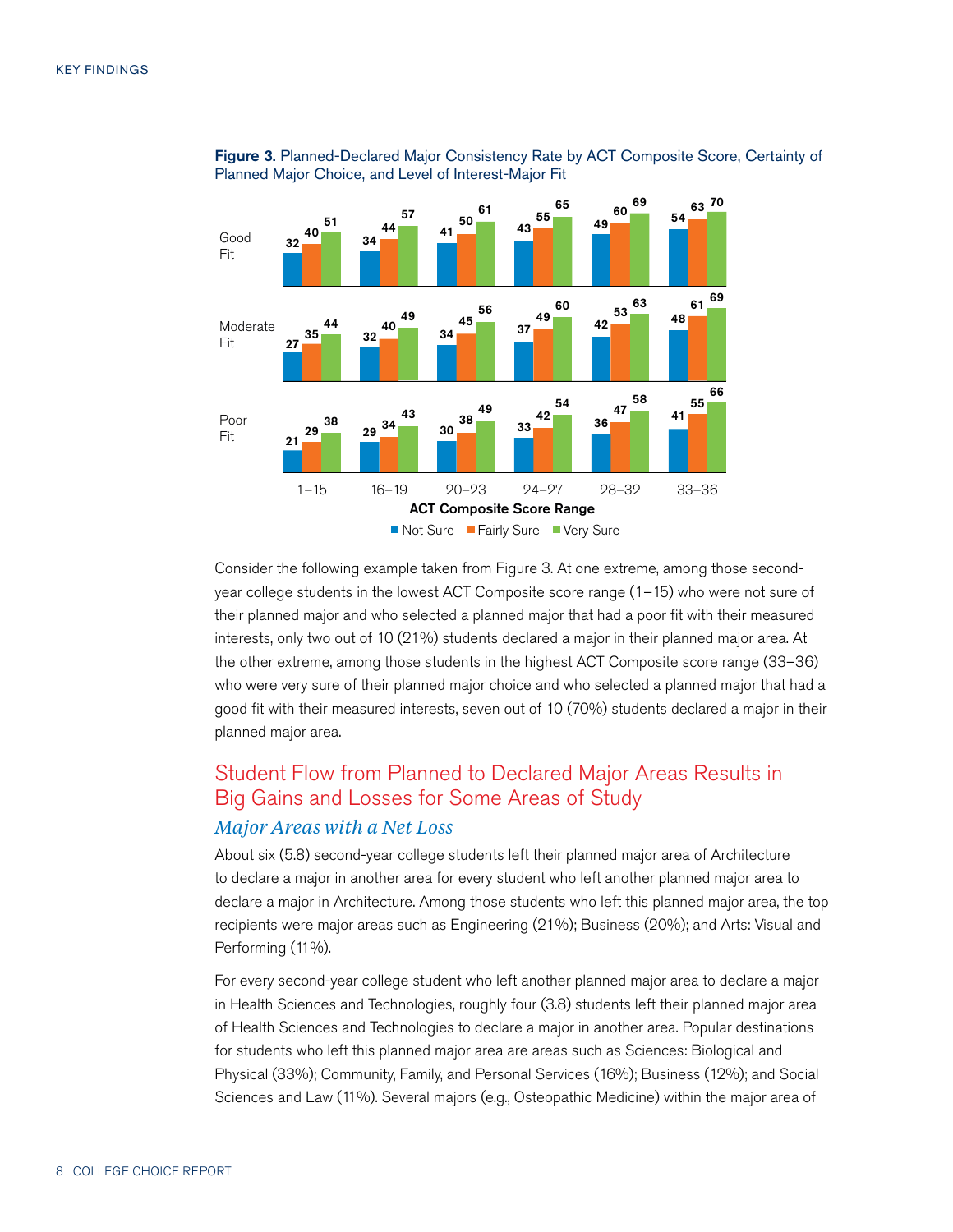Health Sciences and Technologies do not necessarily have undergraduate offerings, which would explain why so many of these students declared majors in other related areas.\*

Three second-year college students left their planned major area of Health Administration and Assisting to declare a major in another area for every student who left another planned major area to declare a major in Health Administration and Assisting. Of those who left this planned major area, most students went on to areas such as Health Sciences and Technologies (40%); Sciences: Biological and Physical (14%); Community, Family, and Personal Services (13%); and Business (10%).

Table 3. Major Areas with the Largest Net Gains and Losses as Second-Year College Students Move from Planned Majors to Declared Majors

| <b>Major Area</b>                           | <b>Entering Students   Leaving Students</b>                                                            |
|---------------------------------------------|--------------------------------------------------------------------------------------------------------|
| <b>Largest Net Losses</b><br>Architecture   | : 'r<br>長來來來來 5.8                                                                                      |
| <b>Health Sciences and Technologies</b>     | <b>大家味 38</b><br>$\ddot{\textbf{r}}$                                                                   |
| <b>Health Administration and Assisting</b>  | <b>桑桑桑 30</b><br> " <br>$\sqrt{k}$                                                                     |
| <b>Largest Net Gains</b>                    |                                                                                                        |
| Community, Family, and Personal Services    | AH & 1<br>6.5 天天天天天天气<br>ш                                                                             |
| Repair, Production, and Construction        | $\lambda$ <sub>1</sub><br>u<br>$3.1\,$ $\frac{2}{3}\,$ $\frac{2}{3}\,$ $\frac{2}{3}\,$ $\frac{2}{3}\,$ |
| Area, Ethnic, and Multidisciplinary Studies |                                                                                                        |

### *Major Areas with a Net Gain*

For every second-year college student who left the planned major area of Community, Family, and Personal Services to declare a major in another area, more than six (6.5) students left another planned area to declare a major in Community, Family, and Personal Services. Students who entered this major area came mostly from planned areas such as Health Sciences and Technologies (32%); Social Sciences and Law (22%); and Business (10%).

About three (3.1) second-year college students left another planned major area to declare a major in Repair, Production, and Construction for every student who left this planned major area to declare a major in another area. Among students who entered this planned major area, the top contributors were major areas such as Engineering (32%); Engineering Technology and Drafting (14%); and Business (10%).

\*See Technical Notes for more information on how planned-declared major consistency was defined for these majors.

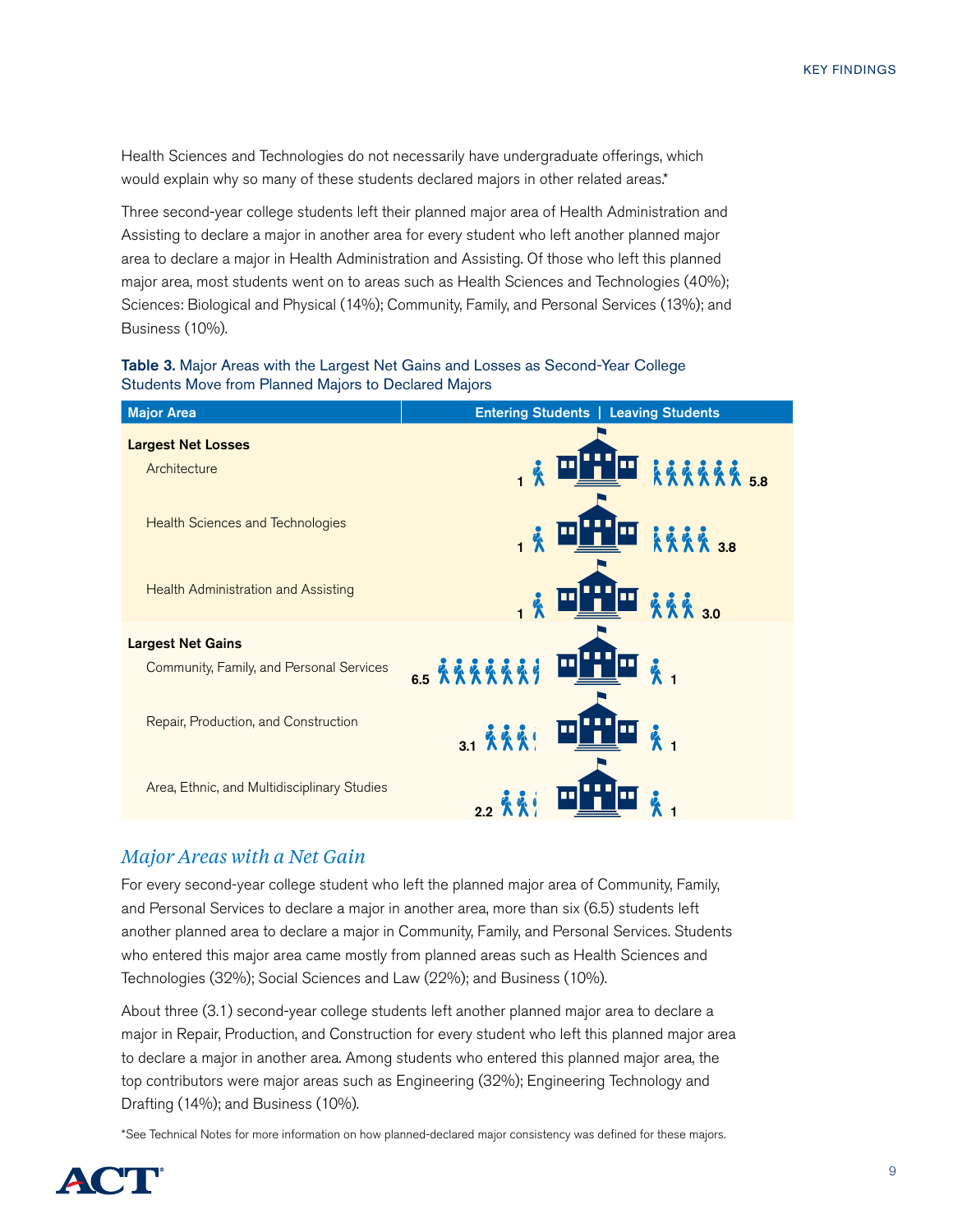For every second-year college student who left the planned major area of Area, Ethnic, and Multidisciplinary Studies to declare a major in another area, roughly two (2.2) students left another planned area to declare a major in Area, Ethnic, and Multidisciplinary Studies. Of those students who entered this major area, most were from planned areas such as; Social Sciences and Law (26%); Health Sciences and Technologies (14%); English and Foreign Languages (12%); and Sciences: Biological and Physical (11%).

### Most Students Persist Within the Same Major Area Between the First and Second Year of College

Of those ACT-tested students who were enrolled in college for a second year of study, 81% continued in the same major area that they declared during their first year of college, whereas 19% declared a major in a different major area.

### *Within-Major Persistence Differs by Planned Major Area*

Persistence within a major area between the first and second year of college differs by the broad area in which the students had declared a major (see Figure 4). For example, nine out of 10 second-year students (90%) who declared a major in the area of Repair, Production, and Construction during their first year of college persisted in that area during the second year of college. In only three areas—Philosophy, Religion, and Theology; Health Administration and Assisting; and Area, Ethnic, and Multidisciplinary Studies—had fewer than three out of four students persisted in their declared major area from the first to the second year of college.

#### Figure 4. Within-Major Persistence Rate by Declared Major Area



### *Within-Major Persistence Differs by College Level and Transfer Status*

Eighty-eight percent of students who were still enrolled in college re-enrolled at the same college for a second year of study, whereas 12% transferred to another college for a second year of study. Students who re-enrolled at the same college were nearly twice as likely to persist within the area of their declared major between their first and second year of college as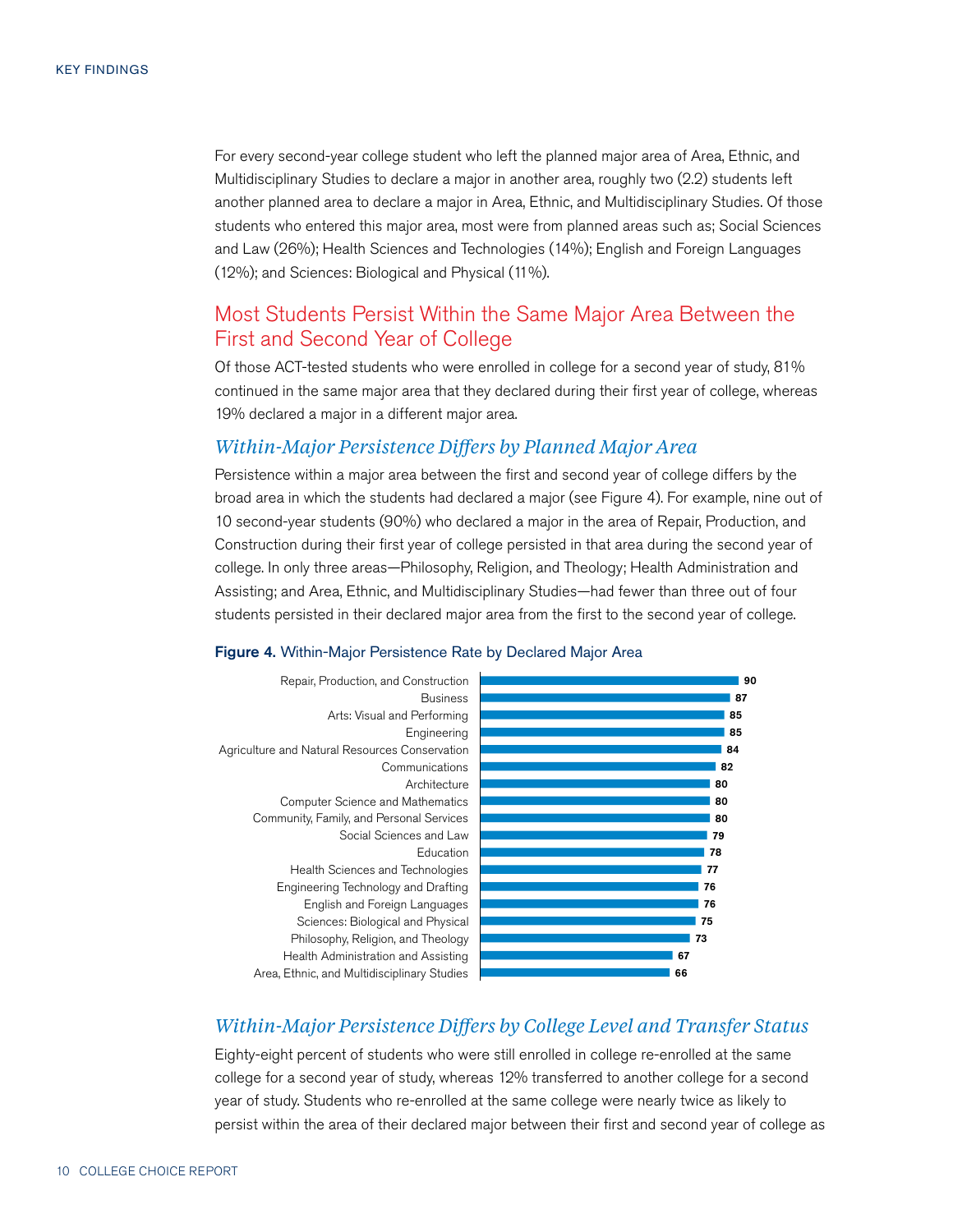students who transferred to another college. Specifically, 83% of non-transfer students and only 47% of transfer students persisted in their first-year declared major area for the second year of college.

Students who re-enrolled at same college. Of the students who re-enrolled at the same college, 20% attended a two-year college for both years of study, whereas 80% attended a four-year college for both years. Persistence within a major area for students who re-enrolled at the same college differs by the level of the college that they attended. Whereas 83% of fouryear college students persisted in the same major area from the first year to the second year of college, a somewhat larger share of two-year college students (86%) continued in the same major area over the same time period.

There were some declared major areas, however, in which four-year college students persisted within their major areas at relatively higher rates than that of their two-year college peers (see Table 4). For example, four-year college students who declared a major in areas such as Architecture; and English and Foreign Languages were more likely than two-year college students to have persisted within these major areas. On the contrary, two-year college students who declared a major in areas such as Health Administration and Assisting; and Agriculture and Natural Resources Conservation were more likely than four-year college students to have persisted within these major areas.

|  |  |                                                                     | Table 4. Declared Major Areas with Largest Discrepancies in Within-Major Persistence Rates |
|--|--|---------------------------------------------------------------------|--------------------------------------------------------------------------------------------|
|  |  | by College Level Among Students Who Re-enrolled at the Same College |                                                                                            |

| <b>Major Area</b>                              | 2-Year | 4-Year |
|------------------------------------------------|--------|--------|
| <b>Favoring 2-Year Colleges</b>                |        |        |
| <b>Health Administration and Assisting</b>     | 77%    | 69%    |
| Agriculture and Natural Resources Conservation | 94%    | 86%    |
| <b>Favoring 4-Year Colleges</b>                |        |        |
| Architecture                                   | 79%    | 83%    |
| <b>English and Foreign Languages</b>           | 73%    | 78%    |

Students who transferred to another college. Sixteen percent of two-year college students and 11% of four-year college students transferred to another college for their second year of study. Of these students, 11% transferred from a two-year college to another two-year college, 17% transferred from a two-year college to a four-year college, 40% transferred from a fouryear college to another four-year college, and 32% transferred from a four-year college to a two-year college.

The rate at which transfer students persisted in the area of their declared major differs by the college level of the first institution attended and the direction of their transfer. Students who transferred between two four-year colleges have the highest rate of persistence within their major area (at 51%), followed by students who transferred between two two-year colleges (47%), students who transferred from a two-year college to a four-year college (44%), and students who transferred from a four-year college to a two-year college (40%).

Students who returned to the same college were almost twice as likely as transfer students to persist within their major

area.

Students who transferred from a fouryear college to a two-year college were the least-likely students to persist within their college major area.

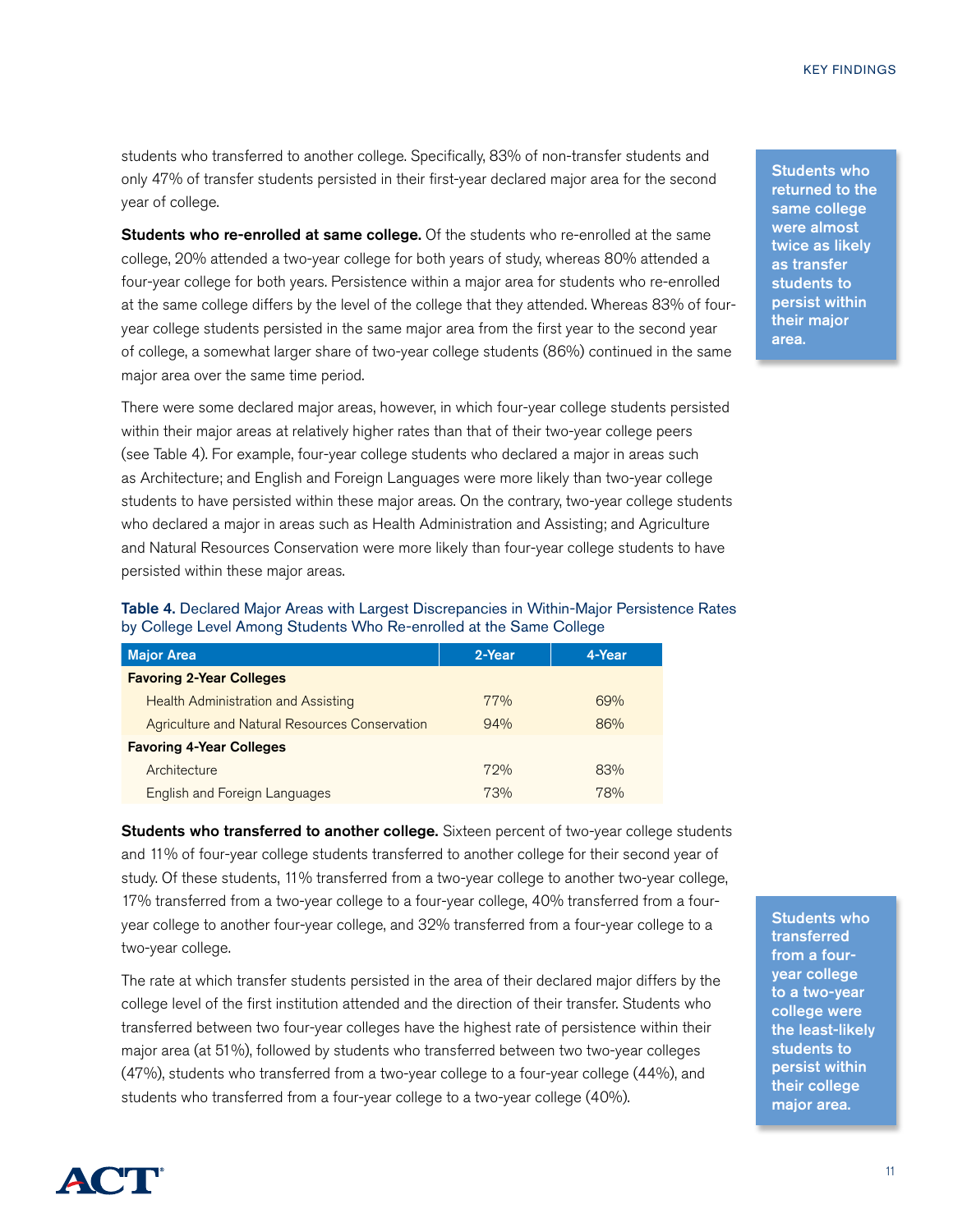### *Within-Major Persistence Differs by Gender*

Overall, a slightly larger share of males (82%) than females (79%) persisted in the same declared major area between the first and second years of college. Gender differences are more prominent, however, within specific declared major areas (see Table 5). For example, females were more likely than males to persist in declared major areas such as Health Administration and Assisting; and Health Sciences and Technologies. Males, on the other hand, were more likely than females to persist in declared major areas such as Engineering Technology and Drafting; and Computer Science and Mathematics.

Table 5. Declared Major Areas with Largest Discrepancies in Within-Major Persistence Rates by Gender

| <b>Major Area</b>                          | <b>Female</b> | <b>Male</b> |
|--------------------------------------------|---------------|-------------|
| <b>Favoring Females</b>                    |               |             |
| <b>Health Administration and Assisting</b> | 70%           | 57%         |
| <b>Health Sciences and Technologies</b>    | 79%           | 67%         |
| <b>Favoring Males</b>                      |               |             |
| <b>Engineering Technology and Drafting</b> | 67%           | 78%         |
| <b>Computer Science and Mathematics</b>    | 73%           | 82%         |

### *Within-Major Persistence Differs by Academic Achievement*

In general, students with the highest levels of entering academic achievement were more likely than their peers with lower academic achievement to have persisted within the same major area between the first and second years of college (See Figure 5). Among students in the score ranges of 1–15 through 24–27, roughly eight out of 10 students persisted within their declared major area, compared with 84% of students in the score range of 28–32 and 89% of students in the score range of 33–36.



#### Figure 5. Within-Major Persistence Rate by ACT Composite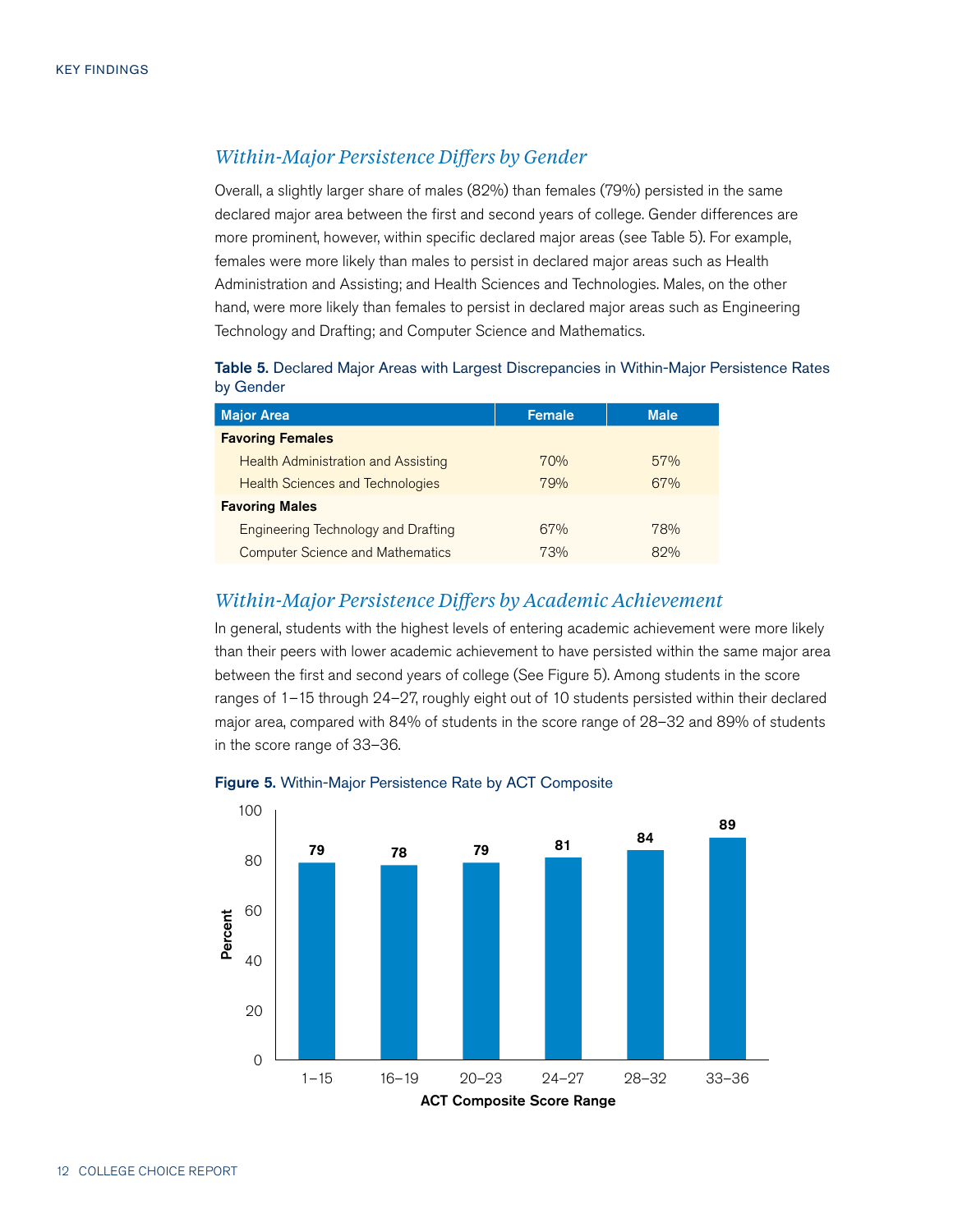This general positive relationship masks some important differences in within-major persistence rates by the major areas themselves. In some major areas, such as Arts: Visual and Performing; Business; Computer Science and Mathematics; and Engineering, there is a very strong positive relationship between ACT Composite score and within-major persistence. In other major areas, such as Health Administration and Assisting, there is a clear negative relationship between ACT Composite score and within-major persistence. Further, in major areas such as Health Sciences and Technologies, there is no definitive relationship between ACT Composite score and withinmajor persistence.

### *Within-Major Persistence Differs by Planned-Declared Major Consistency*

Persistence within a declared major area differs by whether the declared major area was consistent with students' precollege plans. Eighty-four percent of second-year students who declared a major during the first year of college in an area that was consistent with their plans persisted in that major in the second year of college, compared to 76% of students who had declared a major that was inconsistent with their plans. This advantage in the within-major persistence rate for students who initially declared a major that was consistent with their plans holds across all declared major areas.

Among first-year students who did not declare a major consistent with their plans, those whose declared major was an improvement in fit with their measured interests were more likely than their peers to persist in their declared major area. Specifically, 79% of students who improved their Interest-Major Fit between their planned and declared majors persisted in their declared major area. In comparison, 76% of students who had no change in their Interest-Major Fit and 74% of students whose Interest-Major Fit worsened persisted in their declared major area.

### *Within-Major Persistence Differs by Interest-Major Fit*

The Interest-Major Fit index\* measures the strength of the relationship between the student's profile of ACT Interest Inventory scores and the profile of interests of students in a given major. Thirty-six percent of second-year college students who declared a major during the first year of college chose a major that is a good fit with their interests as measured by the ACT Interest Inventory; another 32% had a moderate Interest-Major Fit, whereas 32% had a poor fit. As with the consistency between students' declared and planned major, the extent to which students' first-year declared major aligns with their measured interests is a good predictor of whether they will persist in that major between the first and second year of college. Specifically, 83% of students who had a good fit between their first-year declared major and their interests persisted in that major area in the second year of college, compared to 81% of students with a moderate Interest-Major Fit and 77% of students with a poor Interest-Major Fit. This same positive relationship held across all planned major areas but in Architecture; Health Administration and Assisting; Philosophy, Religion, and Theology; and Social Sciences and Law. In these major areas, there is no definitive relationship between Interest-Major Fit for students' declared major and their persistence within those major areas.

\*Find more information about the definition of Interest-Major Fit in the "Technical Notes" section of this report.



**Students** whose declared major was an improvement in fit with their measured interests were more likely than their peers to persist in their declared major area.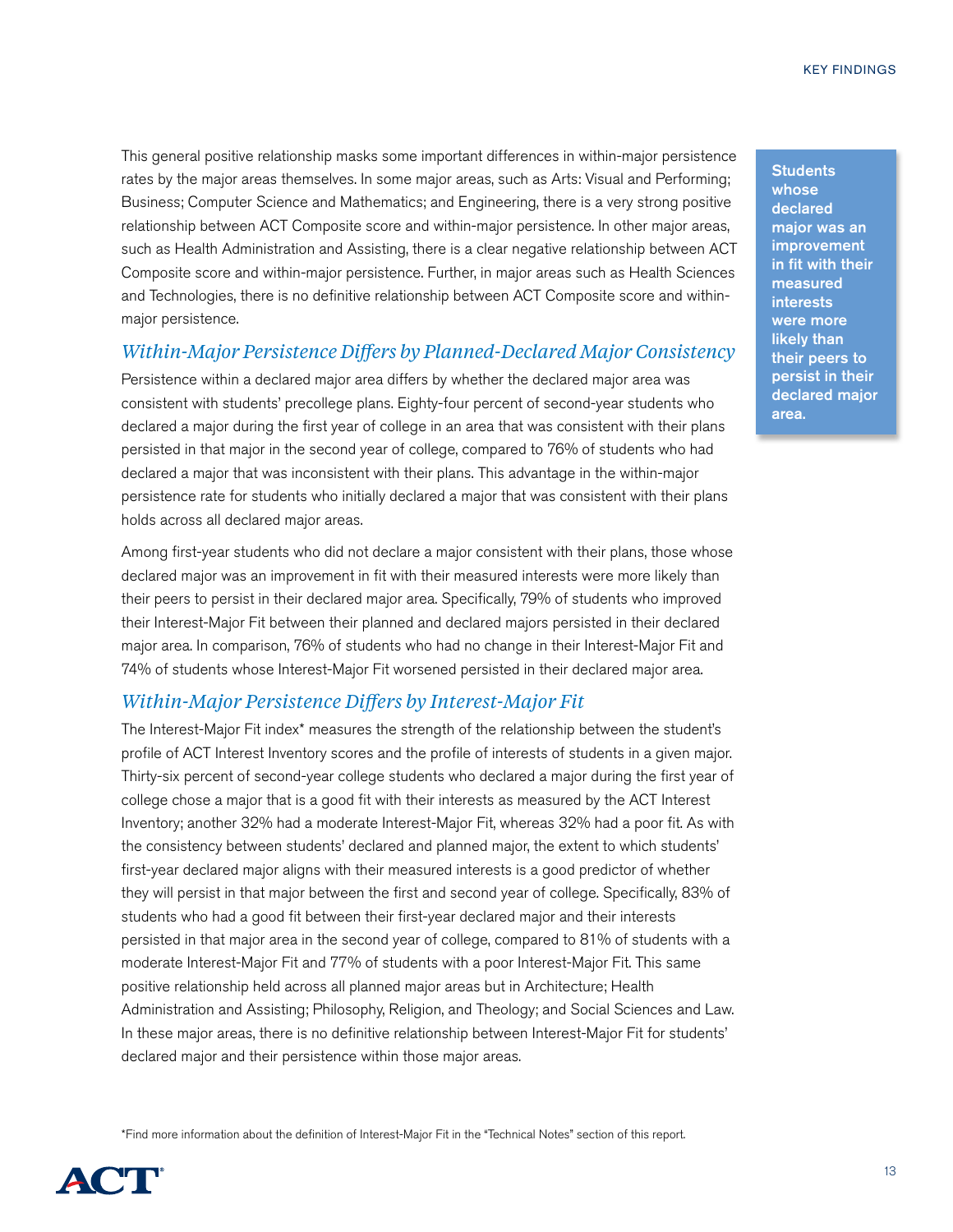# **Recommendations**

When recruiting students, colleges should:

- Consider looking at students' planned major while simultaneously considering their ACT scores, Interest-Major Fit score, and self-reported certainty of planned major choice in order to better identify students who may have a stronger interest in a particular major and who might be more likely to enroll in a particular major. This information is especially important when trying to recruit more male students to your campus and when trying to increase the enrollment of females within particular STEM fields.
- Use student results from the ACT Interest Inventory to provide prospective students who are undecided about their planned major choice with information about particular programs of study at the college for which they might have good fit.
- Promote institutional strengths in advising and career development to prospective students who are undecided about their major or occupation, are uncertain of their planned major or occupational choice, or indicate that they want assistance with educational and occupational planning. For example, admissions personnel could communicate information about academic advising, special programs for undecided students, internships, career counseling, and other programs and services that can help students make informed decisions about educational majors and careers.

After students enroll, colleges should:

- Use Interest-Major Fit scores as a part of institutional efforts to identify students who could benefit from advising and career planning interventions intended to guide students into better-fitting college majors.
- Use information regarding students' status as undecided, certainty of their planned major choice, or their request for assistance with educational and career planning to help target students for additional academic advising and career counseling services as part of student orientation and first-year programming.
- Consider different advising strategies for high-achieving and low-achieving students, as high-achieving students are less likely to be very sure about their planned major choices but more likely to have good Interest-Major Fit, whereas low-achieving students are more likely to be very sure about their planned major choices but less likely to have good Interest-Major Fit.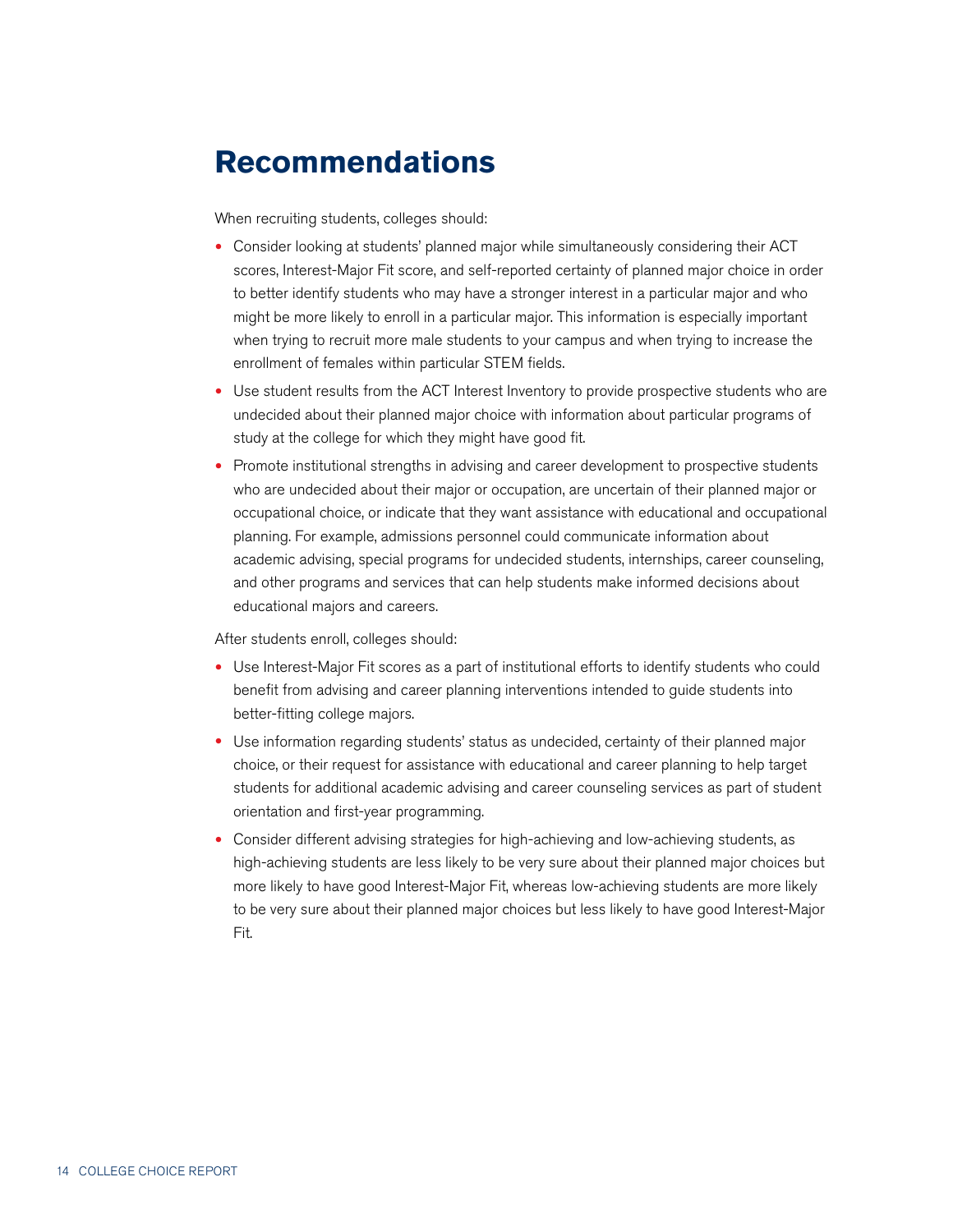# **Technical Notes**

### Definition of Declared Major

For this report, "declared major" is based on the six-digit CIP code that accompanies ACT-tested students' enrollment record that colleges submit to the National Student Clearinghouse (NSC). Colleges can report both first and second major for the student as a six-digit CIP code and/or as a write-in response within a text field. This report is based on information reported for the students' first major. We used a crosswalk between valid six-digit CIP codes and ACT college codes to categorize students' declared majors into the same 18 broad areas we used for *Part 1* and *Part 2* of this report. The following documentation highlights the steps we took to prepare the NSC declared major data for *Part 3* of this report.

- If the CIP code and write-in response for the first major were missing, we replaced these values with those reported for the second major, when available.
- Where necessary, we updated CIP 2000 codes with CIP 2010 codes using a crosswalk provided by the National Center for Education Statistics (NCES).
- We checked all reported six-digit CIP codes in the NSC data file using a list of valid CIP 2010 codes provided by NCES. We found that 20% of ACT-tested enrollment records had no major information (i.e., neither a valid CIP code nor a write-in response). Of the 80% of records that had some type of major information, 73% had a valid CIP code and 7% had either a missing or invalid CIP code but had a write-in response to which a valid CIP code could potentially be assigned.
- We used a crosswalk based on information from enrollment records that had both a valid CIP code and a write-in response to assign a six-digit CIP code for enrollment records that possessed only a write-in response. For cases in which more than one valid CIP code accompanied a unique write-in response, we selected the CIP code that was most frequently paired with that write-in response. Using this process, we were able to assign a valid six-digit CIP code to 74% of the enrollment records in which a CIP code was previously missing or invalid. This increased the share of ACT-tested enrollment records that possessed a valid CIP code from 73% to 78%. Recall that only 80% of enrollment records had any major information; therefore, 98% of cases with any major information had or were assigned a valid CIP code.
- The following decisions decreased the share of ACT-tested enrollment records from 78% with a valid CIP code to 60% with a valid and usable CIP code:
	- We examined the range of CIP codes and types of write-in responses used by colleges, and we realized that colleges have different practices with regard to the assignment of CIP codes to undecided or undeclared students. In particular, we were not able to distinguish between an assignment of undeclared or undecided that was based on students' intent versus one that was based on an institutional practice, such as assigning a student to "university college" or "general studies" until the student met the necessary criteria to enter a particular program of study. Given these complexities, we elected to remove from our analyses any student who was undecided or undeclared during their first year of college, including those assigned to the two-digit CIP code "24. Liberal Arts and Sciences, General Studies and Humanities." As a result, we also removed from our analyses students who selected a planned major of "170 Liberal Arts and General Studies" when they registered for the ACT.
	- We elected to remove students with the two-digit CIP code "30. Multi/Interdisciplinary Studies" from our analyses given our inability to determine the various programs of study that could fall within this area. As a result, we also removed students who selected a planned major of "190 Multi/Interdisciplinary Studies" when they registered for the ACT.
	- We elected to remove students with the following valid two-digit CIP codes from our analyses, as these courses of study did not fall within the scope of this report: "32. Basic Skills and Developmental/Remedial Education," "33. Citizenship Activities," "34. Health-Related Knowledge and Skills," "35. Interpersonal and Social Skills," "36. Leisure and Recreational Activities," "37. Personal Awareness and Self-Improvement," "53. High School/ Secondary Diplomas and Certificates," and "60. Residency Programs."
	- ~ We compared the representativeness of students with valid and usable CIP codes against all ACT-tested students who were enrolled for a second year of college and found some differences between the two groups. In particular, students with valid and usable CIP codes were more likely to have higher ACT Composite scores and higher degree aspirations, and they were more likely to attend a four-year college than a two-year college (see Table 6).
- When determining whether students declared a major that was consistent with their planned major area, we found 17 planned majors (e.g., Osteopathic Medicine) for which few undergraduate degree programs were offered by colleges. For these planned majors, we used the data on the majors that these students most often declared during the first year of college along with our judgment of the typical paths to graduate or professional study in these areas

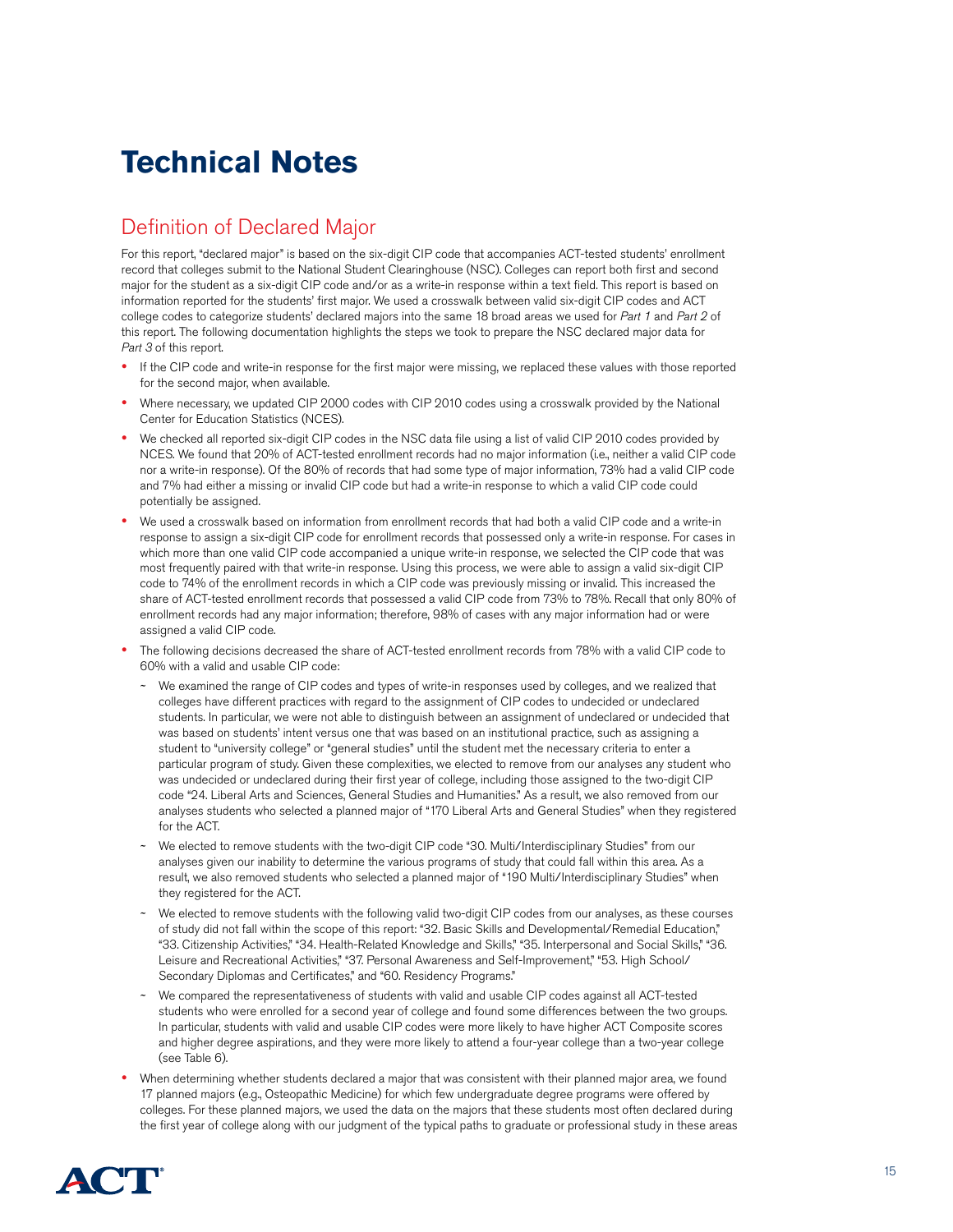- to determine which of the declared majors would be consistent with their planned major area. A list of the 17 planned majors and the three-digit codes for college majors that we considered to be consistent with their major plans is provided:
	- ~ 480 Counseling and Student Services: 454, 480, 500, 510, 512, 513, 899
	- ~ 490 Educational Administration: 490, 500, 510, 513, 516, 517
	- ~ 511 Curriculum and Instruction: 413, 510, 511, 513
	- ~ 515 Postsecondary Education: 510, 515, 520, 524, 526, 533, 590, 895
	- ~ 630 Chiropractic (Pre-Chiropractic): 421, 422, 630, 670, 860
	- ~ 650 Dentistry (Pre-Dentistry): 640, 650, 670, 860, 861, 873
	- ~ 690 Medicine (Pre-Medicine): 690, 860, 861, 873, 899
	- ~ 720 Optometry (Pre-Optometry): 670, 720, 860, 861, 873
	- ~ 730 Osteopathic Medicine: 421, 690, 730, 860, 861
	- ~ 740 Pharmacy (Pre-Pharmacy): 740, 860, 861, 873
	- ~ 750 Physician Assisting: 421, 670, 710, 750, 860
	- ~ 763 Mental Health Counseling: 454, 767, 899
	- ~ 765 Physical Therapy (Pre-Phys Therapy): 421, 422, 531, 624, 670, 671, 765, 860
	- ~ 766 Psychiatric/Mental Health Technician: 454, 766, 767, 860, 899
	- ~ 770 Veterinary Medicine (Pre-Vet): 117, 625, 770, 860, 867
	- ~ 882 Law (Pre-Law): 442, 444, 882, 884, 895, 897, 899
	- ~ 898 Psychology, Clinical and Counseling: 450, 454, 761, 763, 898, 899

A list of ACT's college majors and respective codes can be found in the ACT Student Information Booklet [\(www.act.org/aap/infosys/recordinfo.html](www.act.org/aap/infosys/recordinfo.html)).

### Table 6. Comparison of Key Characteristics Across Data Samples Used in Determining Declared Major in the Second Year of College

|                                 |                             | Percent of<br><b>All Enrolled</b><br><b>Students</b> | <b>Percent of Students</b><br>with a Valid and<br><b>Usable CIP</b> |
|---------------------------------|-----------------------------|------------------------------------------------------|---------------------------------------------------------------------|
|                                 | $1 - 15$                    | 8                                                    | 6                                                                   |
|                                 | $16 - 19$                   | 21                                                   | 18                                                                  |
|                                 | $20 - 23$                   | 30                                                   | 30                                                                  |
| <b>ACT Composite Score</b>      | $24 - 27$                   | 24                                                   | 27                                                                  |
|                                 | $28 - 32$                   | 15                                                   | 17                                                                  |
|                                 | $33 - 36$                   | 3                                                    | 3                                                                   |
| Gender                          | Female                      | 57                                                   | 57                                                                  |
|                                 | Male                        | 43                                                   | 43                                                                  |
|                                 | No College                  | 13                                                   | 12                                                                  |
| <b>Parents' Education Level</b> | Some College                | 22                                                   | 22                                                                  |
|                                 | Bachelor's Degree           | 26                                                   | 28                                                                  |
|                                 | Graduate Degree             | 22                                                   | 24                                                                  |
|                                 | Less Than Bachelor's Degree | $\overline{2}$                                       | $\mathfrak{2}$                                                      |
| Degree Plans                    | Bachelor's Degree           | 44                                                   | 43                                                                  |
|                                 | Graduate Degree             | 44                                                   | 47                                                                  |
|                                 | 2-Year                      | 23                                                   | 13                                                                  |
| <b>College Type Attended</b>    | 4-Year Public               | 55                                                   | 62                                                                  |
|                                 | 4-Year Private              | 22                                                   | 25                                                                  |
| N                               |                             | 1,052,537                                            | 625,026                                                             |

Note: Percentages in the table may not sum to 100% due to rounding or due to missing responses.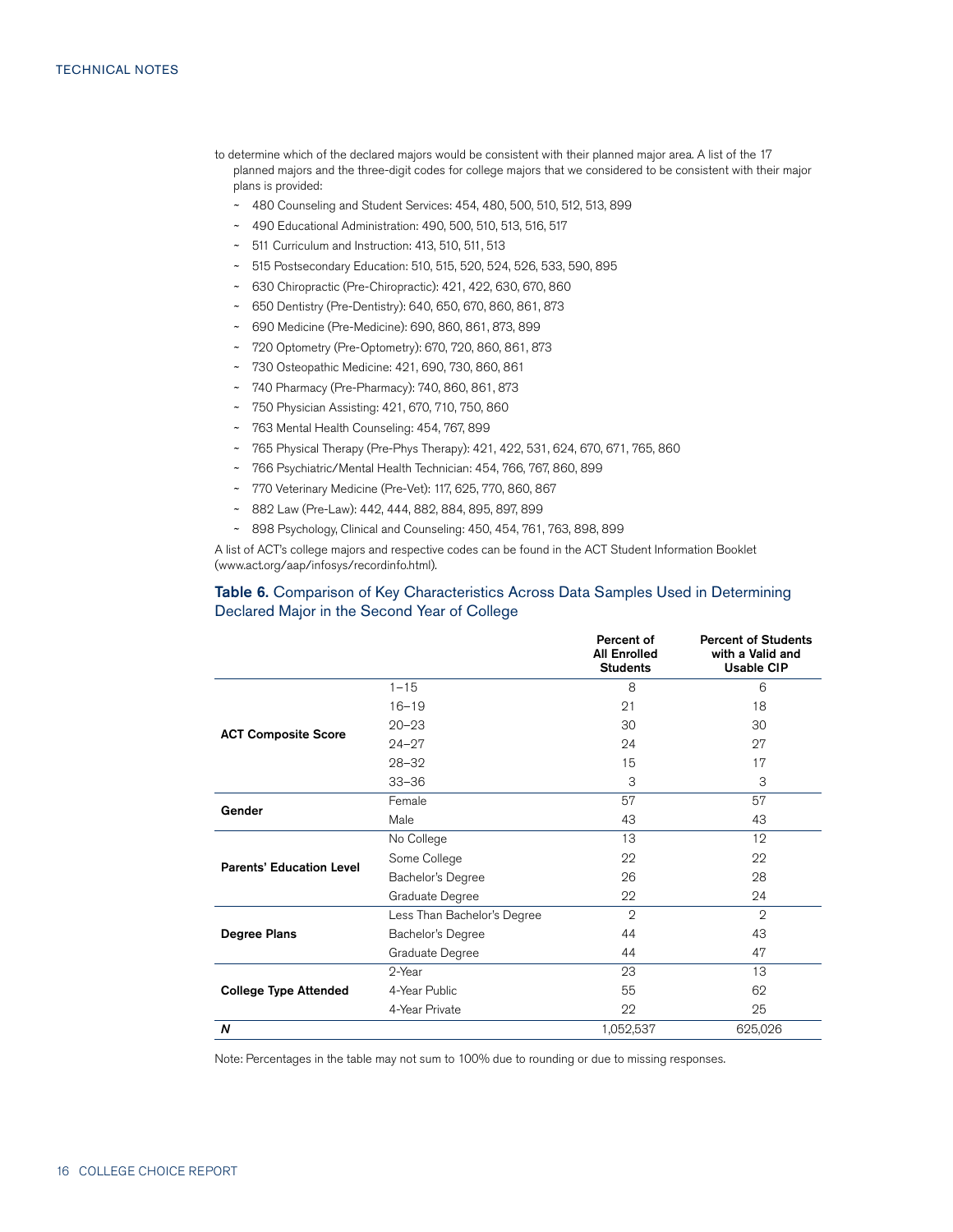### Definition of Interest-Major Fit

College majors have different academic cultures. Selecting a college major that is rewarding—that provides opportunities to do preferred activities and express one's values—is an example of Interest-Major Fit. While many students gravitate toward majors that fit their interests, many do not. This has important implications. Evidence is accumulating that the fit between students' interests and their college major is important in understanding and predicting student outcomes. Research at ACT and elsewhere suggests that if students' measured interests are similar to the interests of people in their chosen college majors, they will be more likely to:

- remain in their major
- persist in college
- complete a college degree in a timely manner

Interest-Major Fit clearly benefits both students and the colleges they attend: students engaged in good-fit majors are more likely to stay in college, stay in their major, and finish sooner.

The ACT Interest-Major Fit score is derived from two data elements that are collected during ACT registration: (1) the student's ACT Interest Inventory scores and (2) the student's intended major from a list of 294 college majors.

The Interest-Major Fit score used here measures the strength of the relationship between the student's profile of ACT Interest Inventory scores and the profile of student interests in a given major. Interest profiles for majors are based on a national sample of undergraduate students with a declared major and a GPA of at least 2.0. Major was determined in the third year for students in four-year colleges and in the second year for students in two-year colleges.

The Interest-Major Fit score ranges from 0–99, with values of 80 and higher indicating good fit, values between 60 and 79 indicating moderate fit, and values less than 60 indicating poor fit.

An Interest-Major Fit score can be calculated for only 281 of the 294 planned major alternatives. Planned majors for which an Interest-Major Fit score cannot be calculated are indicated by an asterisk on the List of College Majors and Occupational Choices provided at the end of this report.

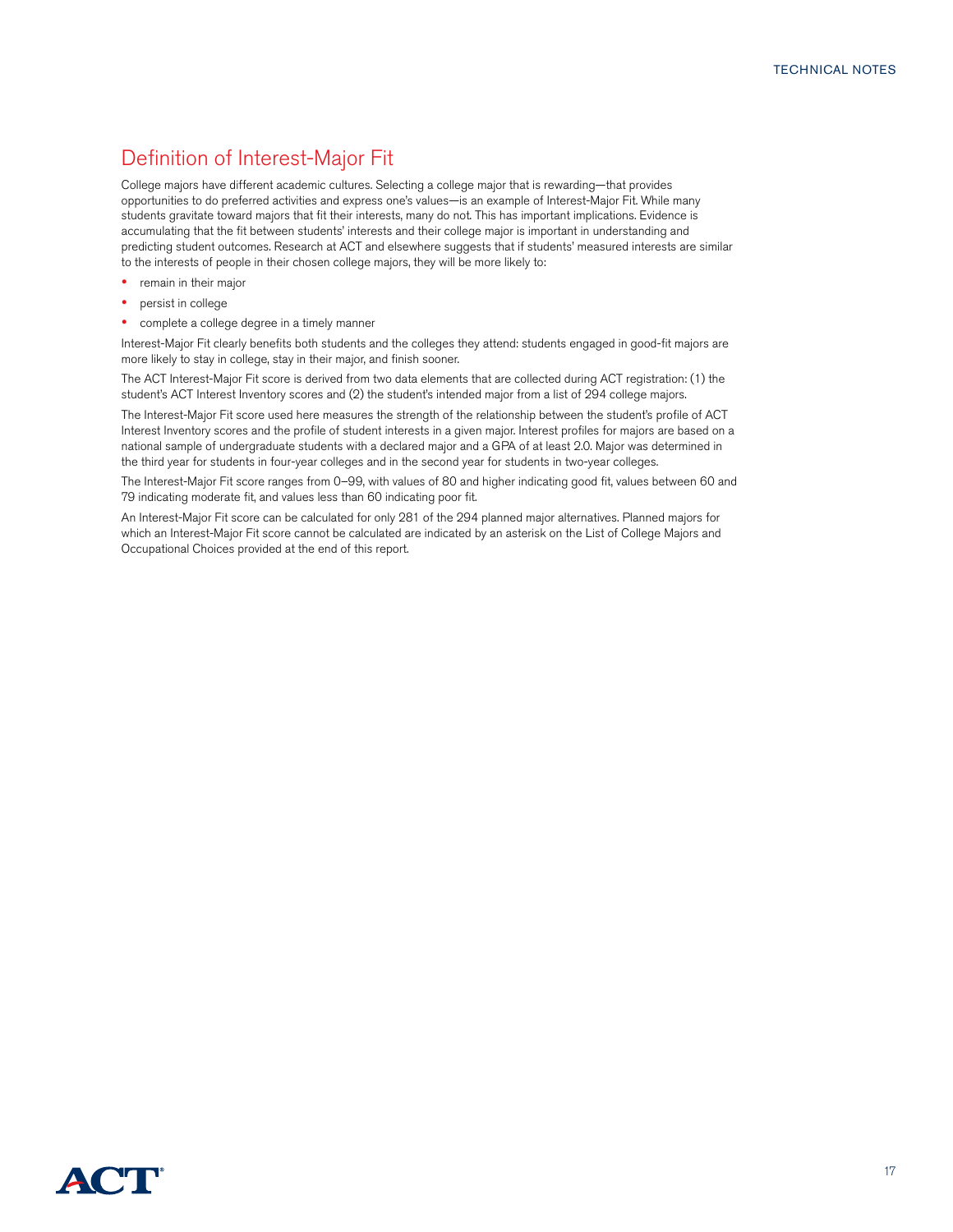# **List of College Majors and Occupational Choices**

Undecided\*

#### AGRICULTURE & NATURAL RESOURCES CONSERVATION

Agriculture, General Agribusiness Operations Agricultural Business & Management Agricultural Economics Agricultural Mechanization Agricultural Production Agronomy & Crop Science Animal Sciences Food Sciences & Technology Horticulture Operations & Management Horticulture Science Natural Resources Conservation, **General** Environmental Science

Forestry Natural Resources Management Wildlife & Wildlands Management **ARCHITECTURE** 

### Architecture, General

Architectural Environmental Design City/Urban/Regional Planning Interior Architecture Landscape Architecture

### AREA, ETHNIC, & MULTIDISCIPLINARY STUDIES

Area Studies, General (e.g., African, Middle Eastern) Asian Area Studies European Area Studies Latin American Area Studies North American Area Studies

### Ethnic & Minority Studies, General African American Studies American Indian/Native American Studies

Latino/Chicano Studies Women's Studies

Liberal Arts & General Studies\* Library Science Multi/Interdisciplinary Studies\*

#### ARTS: VISUAL & PERFORMING Art, General

Art History, Criticism & Conservation Fine/Studio Arts Cinema/Film

#### Cinematography/Film/Video Production Dance

Design & Visual Communications, **General** 

Fashion/Apparel Design Graphic Design Industrial Design Interior Design

Music, General Music, Performance Music, Theory & Composition

Photography Theatre Arts/Drama BUSINESS

Accounting

#### Accounting Technician Business Administration & Management, General

Hotel/Motel Management Human Resources Development/Training Human Resources Management International Business Management Labor/Industrial Relations Logistics & Materials Management Marketing Management & Research Office Supervision & Management Operations Management & Supervision Organizational Behavior Purchasing/Procurement/Contracts

Management Restaurant/Food Services Management Small Business Management/Operations Travel/Tourism Management Business/Management Quantitative Methods, General

Actuarial Science<sup>\*</sup>

#### Business/Managerial Economics Finance, General

Banking & Financial Support Services Financial Planning & Services

\* Interest-Major Fit score cannot be calculated.

Insurance & Risk Management Investments & Securities Management Information Systems Real Estate Sales, Merchandising, & Marketing, General Fashion Merchandising Tourism & Travel Marketing

#### Secretarial Studies & Office Administration

### **COMMUNICATIONS**

Communications, General Advertising Digital Communications/Media Journalism, Broadcast Journalism, Print Mass Communications Public Relations & Organizational Communication

#### Radio & Television Broadcasting Communications Technology, General

Graphic & Printing Equipment Operation\* Multimedia/Animation/Special Effects Radio & Television Broadcasting

#### Technology\* COMMUNITY, FAMILY, & PERSONAL **SERVICES**

Family & Consumer Sciences, General Adult Development & Aging/Gerontology Child Care Services Management Child Development Consumer & Family Economics Food & Nutrition Textile & Apparel Parks, Recreation, & Leisure, General Exercise Science/Physiology/Kinesiology Health & Physical Education/Fitness

Parks/Rec/Leisure Facilities Management Sport & Fitness Administration/ Management

Personal Services, General<sup>\*</sup> Cosmetology/Hairstyling\* Culinary Arts/Chef Training

#### Funeral Services & Mortuary Science Protective Services, General

Corrections Criminal Justice Fire Protection & Safety Technology Law Enforcement Military Technologies\* Public Administration & Services, General Community Organization & Advocacy Public Administration Public Affairs & Public Policy Analysis

### Social Work COMPUTER SCIENCE & MATHEMATICS

Computer & Information Sciences, General

Computer Networking/ Telecommunications Computer Science & Programming Computer Software & Media Applications Computer System Administration Data Management Technology Information Science Webpage Design

Mathematics, General Applied Mathematics Statistics **EDUCATION** 

Counseling & Student Services Educational Administration

#### Special Education Teacher Education, General

Curriculum & Instruction Early Childhood Education Elementary Education Junior High/Middle School Education Postsecondary Education Secondary Education Teacher Assisting/Aide Education Teacher Education, Subject-Specific\* Agricultural Education Art Education Business Education Career & Technical Education

English-as-a-Second-Language **Education** English/Language Arts Education Foreign Languages Education Health Education Mathematics Education Music Education Physical Education & Coaching Science Education Social Studies/Sciences Education ENGINEERING

### Engineering (Pre-Engineering),

General Aerospace/Aeronautical Engineering Agricultural/Bioengineering Architectural Engineering Biomedical Engineering Chemical Engineering Civil Engineering Computer Engineering Construction Engineering/Management Electrical, Electronics & Communications Engineering Environmental Health Engineering Industrial Engineering Mechanical Engineering Nuclear Engineering ENGINEERING TECHNOLOGY &

### DRAFTING

Drafting/CAD Technology, General Architectural Drafting/CAD Technology Mechanical Drafting/CAD Technology

Engineering Technology, General Aeronautical/Aerospace Engineering Technologies Architectural Engineering Technology Automotive Engineering Technology Civil Engineering Technology Computer Engineering Technology Construction/Building Technology Electrical, Electronics Engineering **Technologies** Electromechanical/Biomedical Engineering Technologies Environmental Control Technologies

Industrial Production Technologies Mechanical Engineering Technology Quality Control & Safety Technologies Surveying Technology<br>**ENGLISH & FOREIGN LANGUAGES** 

### English Language & Literature,

General American/English Literature Creative Writing Public Speaking Foreign Languages/Literatures, **General** Asian Languages & Literatures Classical/Ancient Languages & Literatures Comparative Literature French Language & Literature German Language & Literature **Linguistics** Middle Eastern Languages & Literatures Spanish Language & Literature HEALTH ADMINISTRATION & ASSISTING

Health Services Administration, General Hospital/Facilities Administration

Medical Office/Secretarial Medical Records Medical/Clinical Assisting, General Dental Assisting Medical Assisting Occupational Therapy Assisting Physical Therapy Assisting Veterinarian Assisting/Technology

#### HEALTH SCIENCES & **TECHNOLOGIES**

Chiropractic (Pre-Chiropractic) Dental Hygiene Dentistry (Pre-Dentistry) Emergency Medical Technology Health-Related Professions & Services, General\* Athletic Training Communication Disorder Services (e.g., Speech Pathology)

#### Public Health

Health/Medical Technology, General Medical Laboratory Technology Medical Radiologic Technology Nuclear Medicine Technology Respiratory Therapy Technology Surgical Technology Medicine (Pre-Medicine)

Nursing, Practical/Vocational (LPN) Nursing, Registered (BS/RN) Optometry (Pre-Optometry) Osteopathic Medicine

#### Pharmacy (Pre-Pharmacy) Physician Assisting

Therapy & Rehabilitation, General Alcohol/Drug Abuse Counseling Massage Therapy Mental Health Counseling Occupational Therapy Physical Therapy (Pre-Physical Therapy) Psychiatric/Mental Health Technician Rehabilitation Therapy Vocational Rehabilitation Counseling

Veterinary Medicine (Pre-Veterinarian) PHILOSOPHY, RELIGION, &

**THEOLOGY** Philosophy

#### Religion

Theology, General Bible/Biblical Studies Divinity/Ministry Religious Education REPAIR, PRODUCTION, &

### **CONSTRUCTION**

Aviation & Airway Science, General Aircraft Piloting & Navigation Aviation Management & Operations

Construction Trades (e.g., carpentry, plumbing, electrical)

### Mechanics & Repairers, General

Aircraft Mechanics/Technology Autobody Repair/Technology Automotive Mechanics/Technology

Avionics Technology Diesel Mechanics/Technology Electrical/Electronics Equip Installation

& Repair Heating/Air Cond/Refrig Install/Repair

**Precision Production Trades, General<br>Machine Tool Technology** Welding Technology

#### Transportation & Materials Moving (e.g., air, ground, & marine) SCIENCES: BIOLOGICAL & PHYSICAL

Biology, General Biochemistry & Biophysics Cell/Cellular Biology

Ecology Genetics Marine/Aquatic Biology Microbiology & Immunology

#### Zoology Physical Sciences, General

Astronomy Atmospheric Sciences & Meteorology Chemistry Geological & Earth Sciences **Physics** 

#### SOCIAL SCIENCES & LAW

Legal Studies, General\* Court Reporting' Law (Pre-Law) Legal Administrative Assisting/ Secretarial<sup>\*</sup> Paralegal/Legal Assistant Social Sciences, General Anthropology **Criminology Economics** Geography History International Relations & Affairs Political Science & Government Psychology, Clinical & Counseling Psychology, General Sociology Urban Studies/Urban Affairs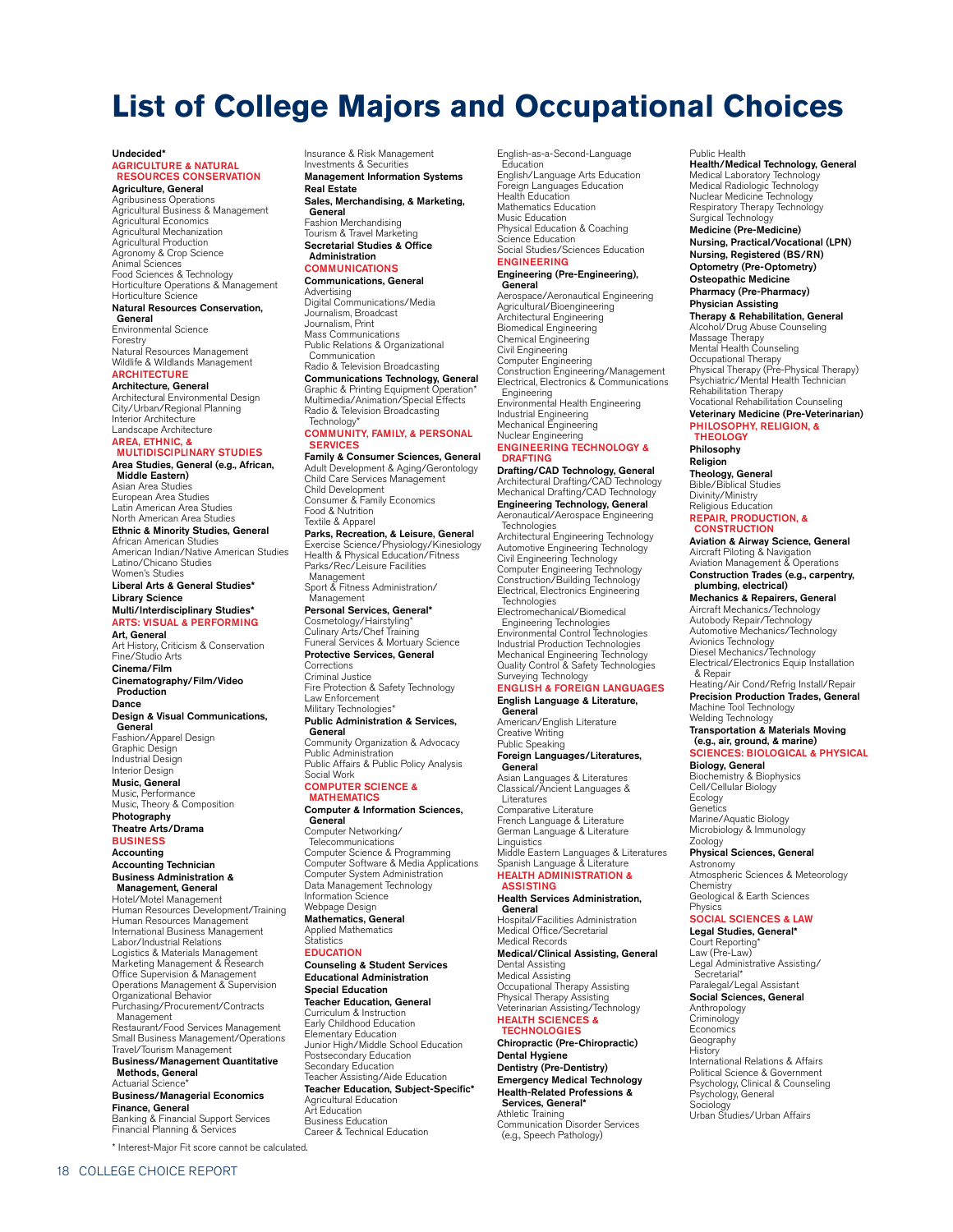# **ACT Research**

As a nonprofit educational research organization, ACT is committed to producing research that focuses on key issues in education and workforce development. Our goal is to serve as a data resource. We strive to provide policymakers with the information they need to inform education and workforce development policy and to give educators the tools they need to lead more students toward college and career success. What follows are some of ACT's recent and most groundbreaking research studies.

### *College Choice Report 2012*

### Part 1: Preferences and Prospects



Contains the self-reported college preferences and EOS participation rates of the ACT-tested high school graduating class of 2012.

### Part 2: Enrollment Patterns



Examines college enrollment trends of the ACT-tested high school graduating class of 2012, focusing on student mobility, how college choices match preferences, and student enrollment rates.

### Part 3: Persistence and Transfer



Reports on student persistence within postsecondary education and examines the relationships between students' reported college preferences and their transfer patterns.

## *College Choice Report 2013*

### Part 1: Preferences and Prospects



Focuses on students' choice and certainty of planned major, Interest-Major Fit, best-fitting major, and selection of major.

### Part 2: Enrollment Patterns



Focuses on college enrollment, consistency of college major choice, persistence within majors, and changes in Interest-Major Fit.

### Part 3: Persistence and Transfer



Focuses on student persistence within majors between the first and second year of college, changes in Interest-Major Fit among students who changed majors, and the relationship between Interest-Major Fit and

student persistence.

### The Condition of College & Career Readiness



Highlights the college and career readiness of the ACT-tested high school class of 2014. This report is updated annually. [www.act.](www.act.org/newsroom/data/2014/) [org/newsroom/data/2014/](www.act.org/newsroom/data/2014/)

### *College Choice Report 2014*

### Part 1: Expanding Opportunities



Focuses on testing behaviors that may expand college opportunities available to students, covering such topics as the grade level in which students test, the timing and number of score reports students send to

colleges, and their participation in the ACT Educational Opportunity Service.

In addition to the printed national reports for this series, we are providing interactive charts and maps online that allow you to view and compare information. This interactive format gives you an opportunity to customize and expand your view of the report content to better address your information needs. To view this content, go to <www.act.org/collegechoice>.